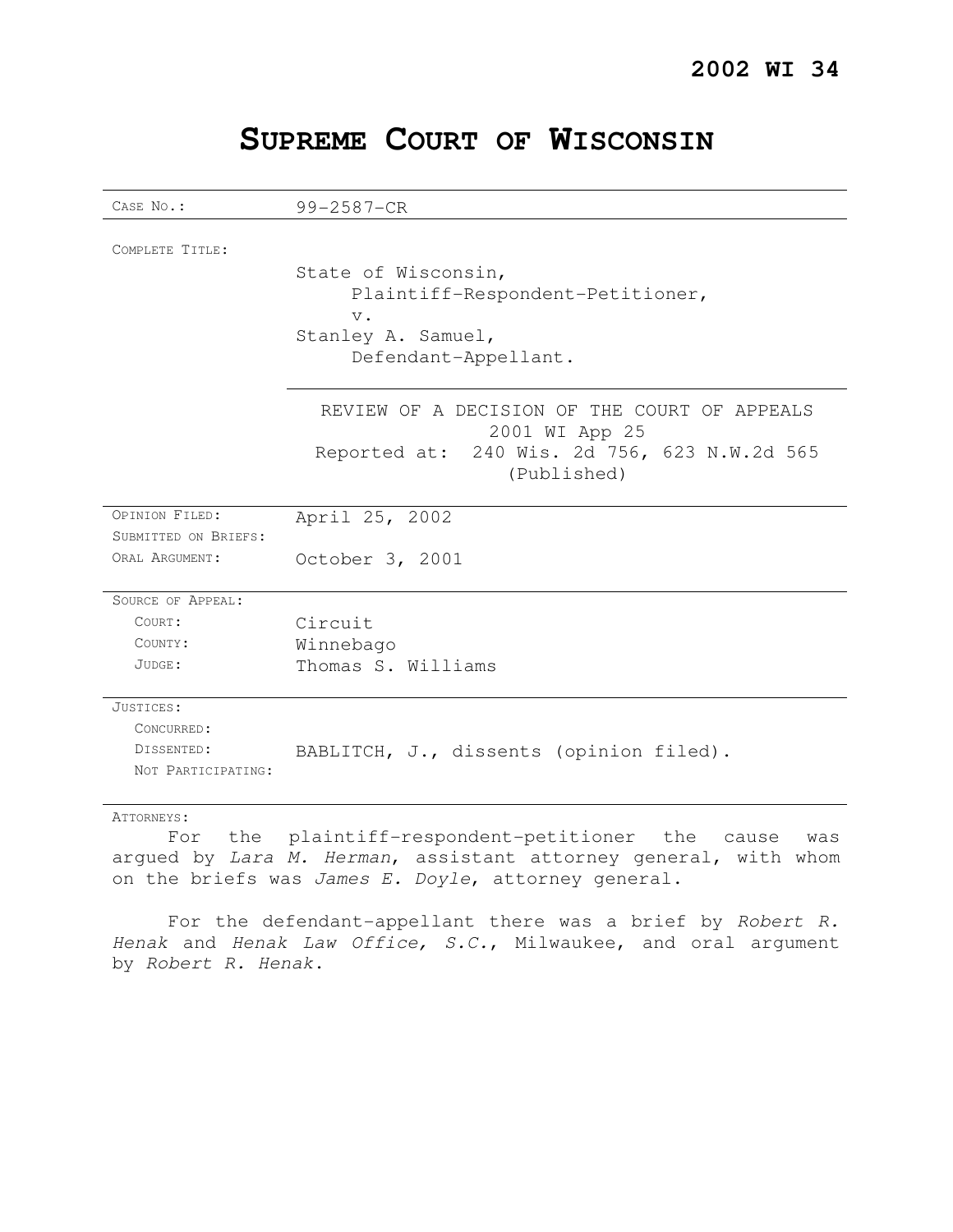## **2002 WI 34**

NOTICE

**This opinion is subject to further editing and modification. The final version will appear in the bound volume of the official reports.** 

No. 99-2587-CR (L.C. No. 97 CF 109)

STATE OF WISCONSIN THE STATE OF WISCONSIN THE STATE OF STATE OF STATE OF STATE OF STATE OF STATE OF STATE OF STATE OF STATE OF STATE OF STATE OF STATE OF STATE OF STATE OF STATE OF STATE OF STATE OF STATE OF STATE OF STATE

**State of Wisconsin,** 

 **Plaintiff-Respondent-Petitioner,** 

 **v.** 

 $\overline{a}$ 

**Stanley A. Samuel,** 

 **Defendant-Appellant.** 

**FILED** 

APR 25, 2002

Cornelia G. Clark Clerk of Supreme Court

REVIEW of a decision of the Court of Appeals. Reversed.

¶1 ANN WALSH BRADLEY, J. The petitioner, State of Wisconsin, seeks review of a published court of appeals decision reversing the circuit court's judgment of conviction entered against the defendant, Stanley Samuel, on charges of sexual assault, abduction, and interference with custody.<sup>1</sup> The State asserts that the court of appeals erred in concluding that the same standard for suppressing a defendant's involuntary

 $1$  See State v. Samuel, 2001 WI App 25, 123, 240 Wis. 2d 756, 623 N.W.2d 565 (Ct. App. 2000) (reversing and remanding a judgment and order of the Circuit Court for Winnebago County, Thomas S. Williams, Judge).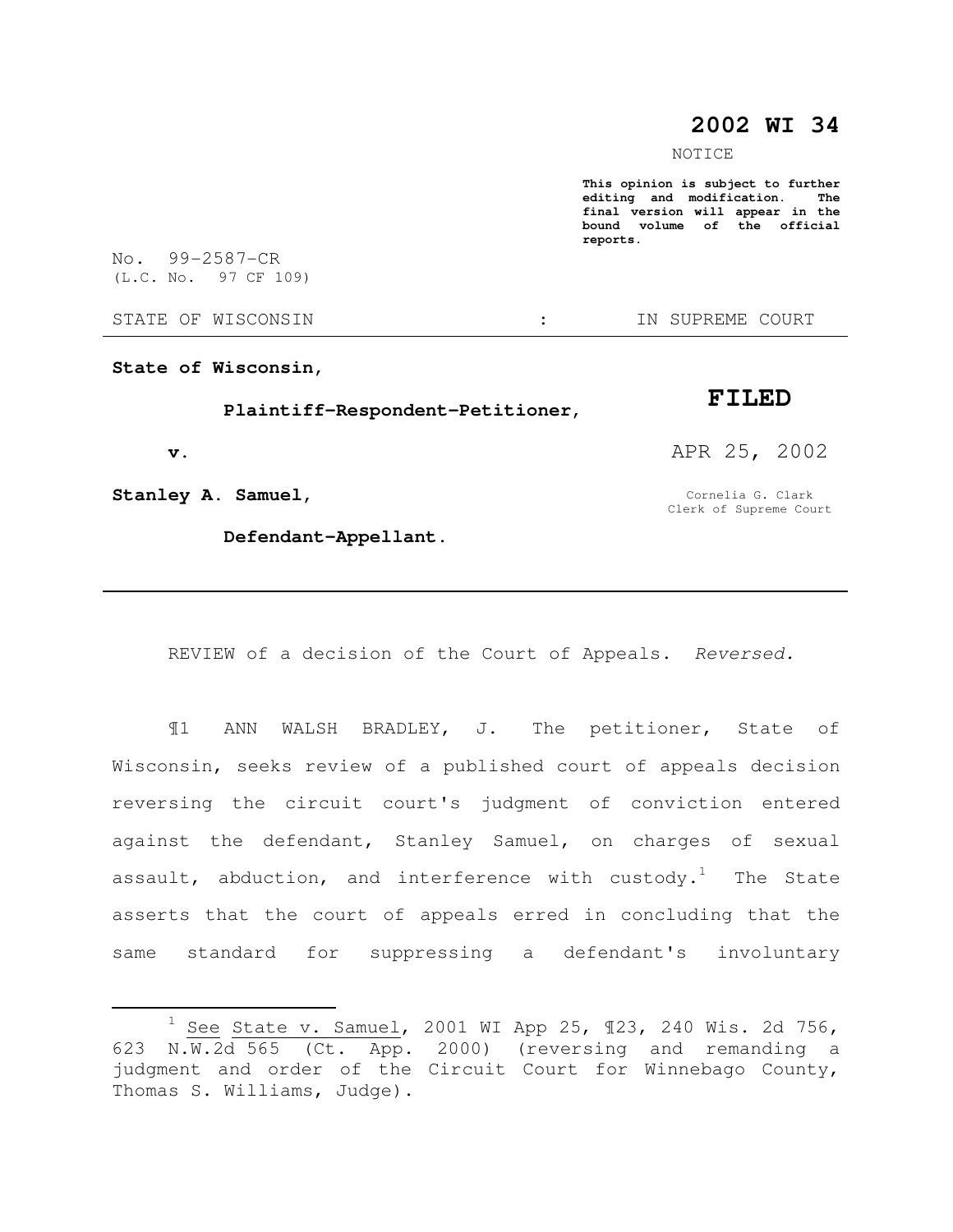statement should also apply when a defendant seeks to suppress an allegedly involuntary statement of a witness.

¶2 We conclude that the standards are different and that when a defendant seeks to suppress an allegedly involuntary witness statement, the coercive police misconduct at issue must be egregious such that it produces statements that are unreliable as a matter of law. In addition, we determine that when a defendant seeks to suppress statements under this standard, the proper procedure to follow is set forth in State v. Velez, 224 Wis. 2d 1, 589 N.W.2d 9 (1999). Finally, we apply the test we have identified to the witness statements at issue and conclude that they properly were admitted into evidence. Accordingly, we reverse the court of appeals.

I

¶3 In January 1996, Tisha L., then a minor, left Winnebago County with Samuel, a 47-year-old friend. Samuel and Tisha stayed in Milwaukee for about a week, then left Wisconsin and traveled throughout several Midwestern states. In March 1997, 13 months after they left Wisconsin, Samuel and Tisha were taken into custody by the State of Missouri.

¶4 Tisha was pregnant, and on March 10, the day after she returned to Wisconsin, her baby was born. Two days later, March 12, a hearing was held before a court commissioner at which it was determined that Tisha would be placed with her father. Further discussion on the issue of placement of Tisha's baby was left to an intake conference following the hearing. At the conference, Tisha was represented by an attorney. Others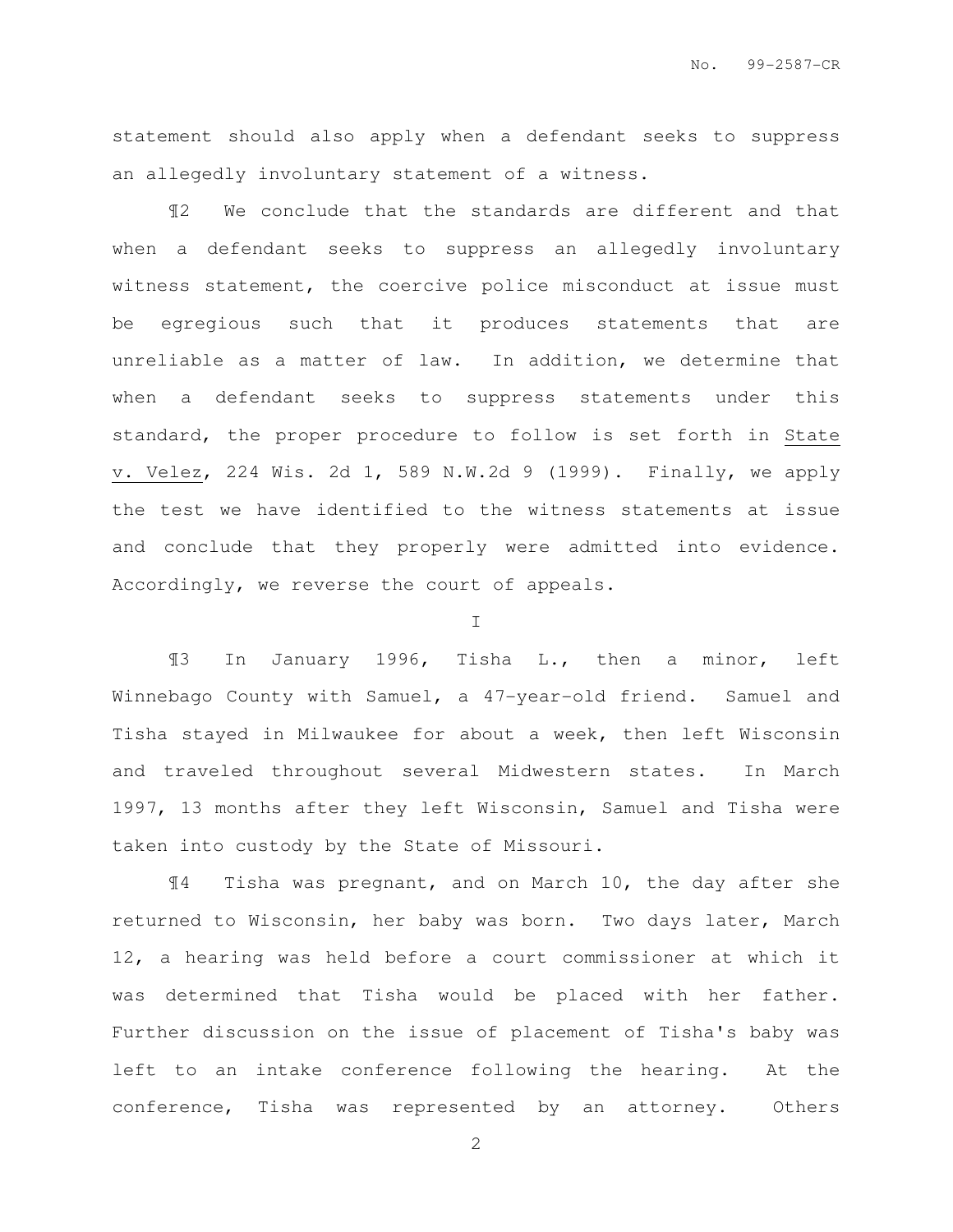present for all or part of the conference included City of Oshkosh police officer Steven Sagmeister, two social workers, Tisha's father, and Cathy Stelzner, his girlfriend. Although accounts differ as to what was said at the conference, at some time during or immediately following the conference, Tisha was told to contact Sagmeister to give him a statement with regard to "what had happened the previous year." After the conference, Tisha was allowed to go home with her father and Stelzner, and the baby was temporarily placed in foster care.

¶5 Tisha's father and Officer Sagmeister made arrangements for Tisha to meet with Sagmeister on March 13, 1997. On that day, Tisha gave a tape recorded statement to Sagmeister and one of the social workers, Rod Schraufnagel, at the police station. She said that she and Samuel had been sexually active in Winnebago County before they left the state. At the time of that sexual activity, Tisha was under age 16.<sup>2</sup>

¶6 The next morning, March 14, another hearing was held before the court commissioner, at which Tisha's baby was returned to her. Following the hearing, Officer Sagmeister asked Tisha if she would give a second statement because the tape from the first day had not turned out very well. Tisha and her father agreed, and Sagmeister and Schraufnagel conducted another recorded interview with Tisha. Again, Tisha indicated

l.

 $2$  The information shows Tisha's date of birth as September 7, 1980.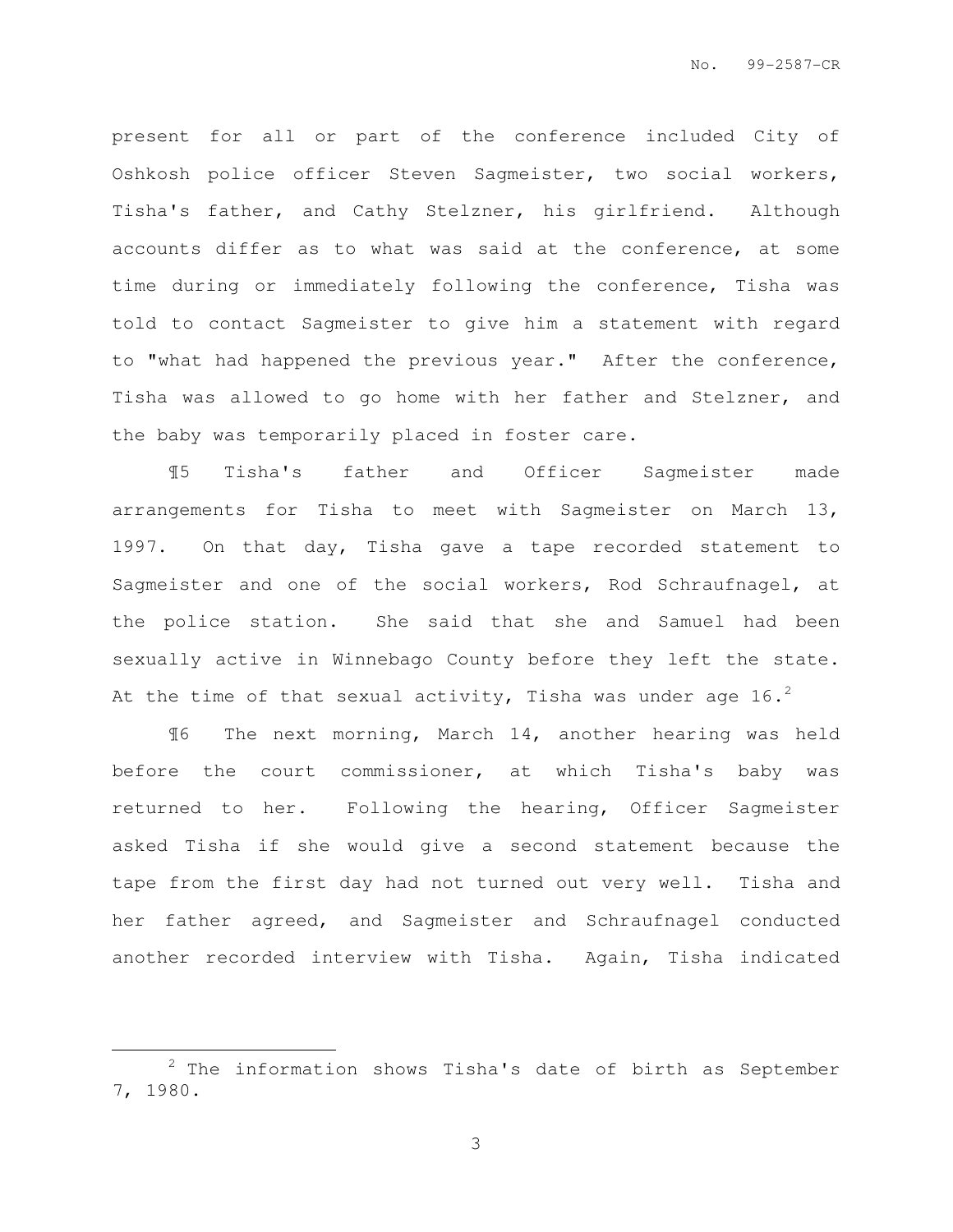that she had sexual relations with Samuel in 1995 prior to leaving Winnebago County.

¶7 Tisha gave a third statement on March 21, when Officer Sagmeister came to her residence. After questioning Tisha, Sagmeister summarized her answers in a written statement that Tisha signed. The written statement shows that Tisha and Samuel first had sexual relations in the middle of September 1995 and also had sexual relations twice in Milwaukee after leaving Winnebago County in January 1996.

¶8 Samuel was formally charged with interference with custody, abduction, and sexual assault of a child. He moved in limine to suppress all of Tisha's statements. At the hearing on the motion, Samuel argued that Tisha's statements should be suppressed because they were the result of police threats or coercion. Tisha, her father, her attorney, and Stelzner testified with regard to the circumstances surrounding both the intake conference and the times at which Tisha gave her statements.

¶9 The circuit court denied the motion, determining that Samuel was without standing to assert that Tisha's statements were coerced in violation of her constitutional rights. Instead, the court concluded, it was for the jury to determine the credibility and weight of Tisha's statements.

¶10 At trial, the State called Tisha as a witness, and she testified that she and Samuel had a sexual relationship, but that they did not have sexual intercourse until March or April 1996, which was months after she left Wisconsin with Samuel.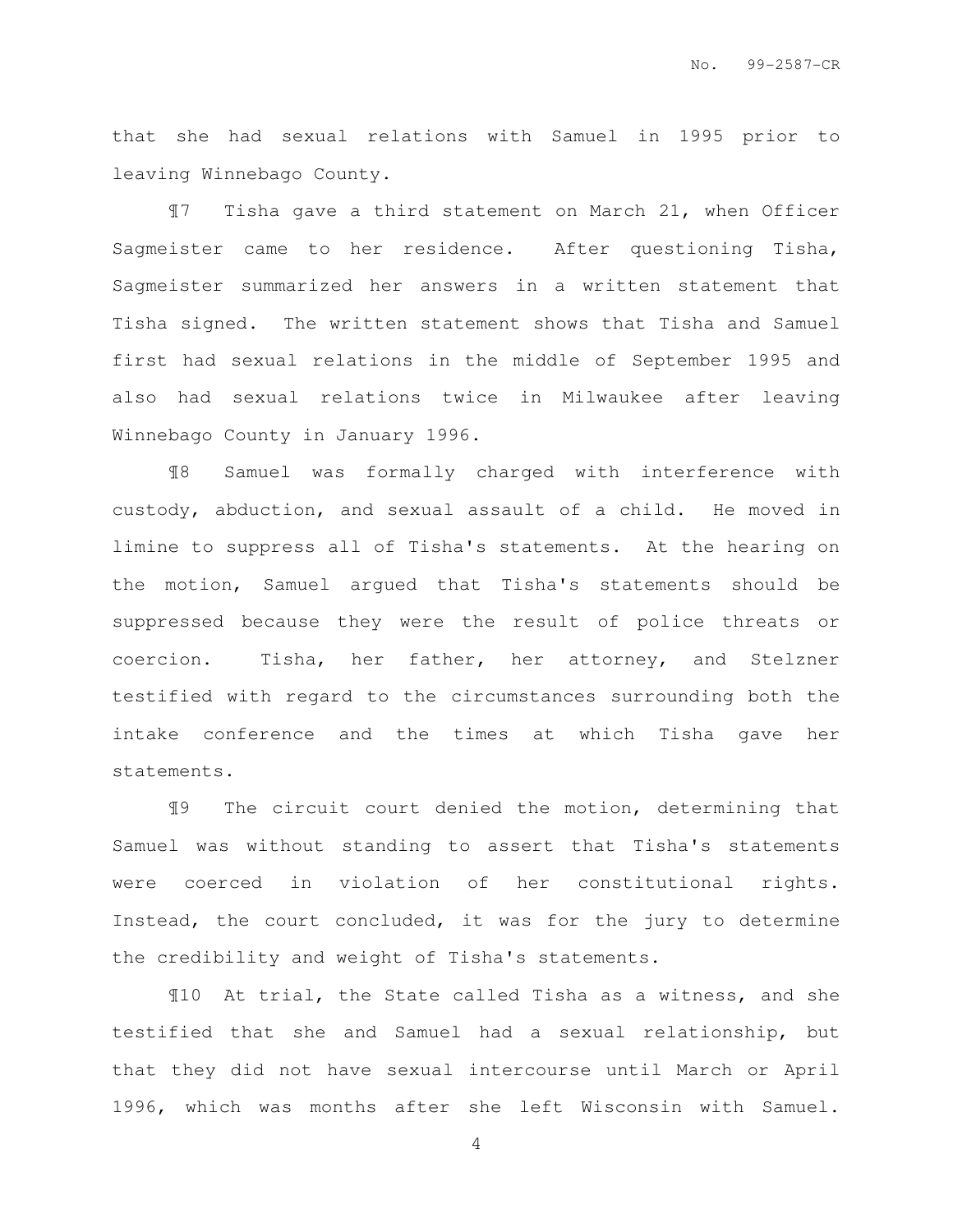While Tisha was still under direct examination, the State proceeded to impeach her with her prior inconsistent statements:

Q Isn't it also true, however, Tisha, that you have given three statements prior to this date which indicated you became sexually active with Mr. Samuel in September of 1995?

A Yes, I think I did.

The State showed Tisha her March 21, 1997 written statement and asked her several questions about it. Tisha maintained that she did not remember saying anything in the statement with regard to when, where, or how often she and Samuel had sexual relations. She later testified that the statements were not true, but that she had given them because she felt pressured to incriminate Samuel at the intake conference.

¶11 Tisha's father, Stelzner, Officer Sagmeister, and Schraufnagel also gave testimony relevant to the circumstances surrounding Tisha's statements. Although the witnesses each had different perceptions as to whether Tisha was improperly pressured, no one recalled that she was expressly told she would lose her baby unless she implicated Samuel.

¶12 The jury convicted Samuel on all three charges. Samuel brought a postconviction motion, again arguing that Tisha's statements should have been suppressed because they were coerced. The circuit court denied the motion. The court determined that regardless of whether Tisha's statements were coerced, Samuel had no standing to challenge them, and the question of any witness coercion was best left to the jury.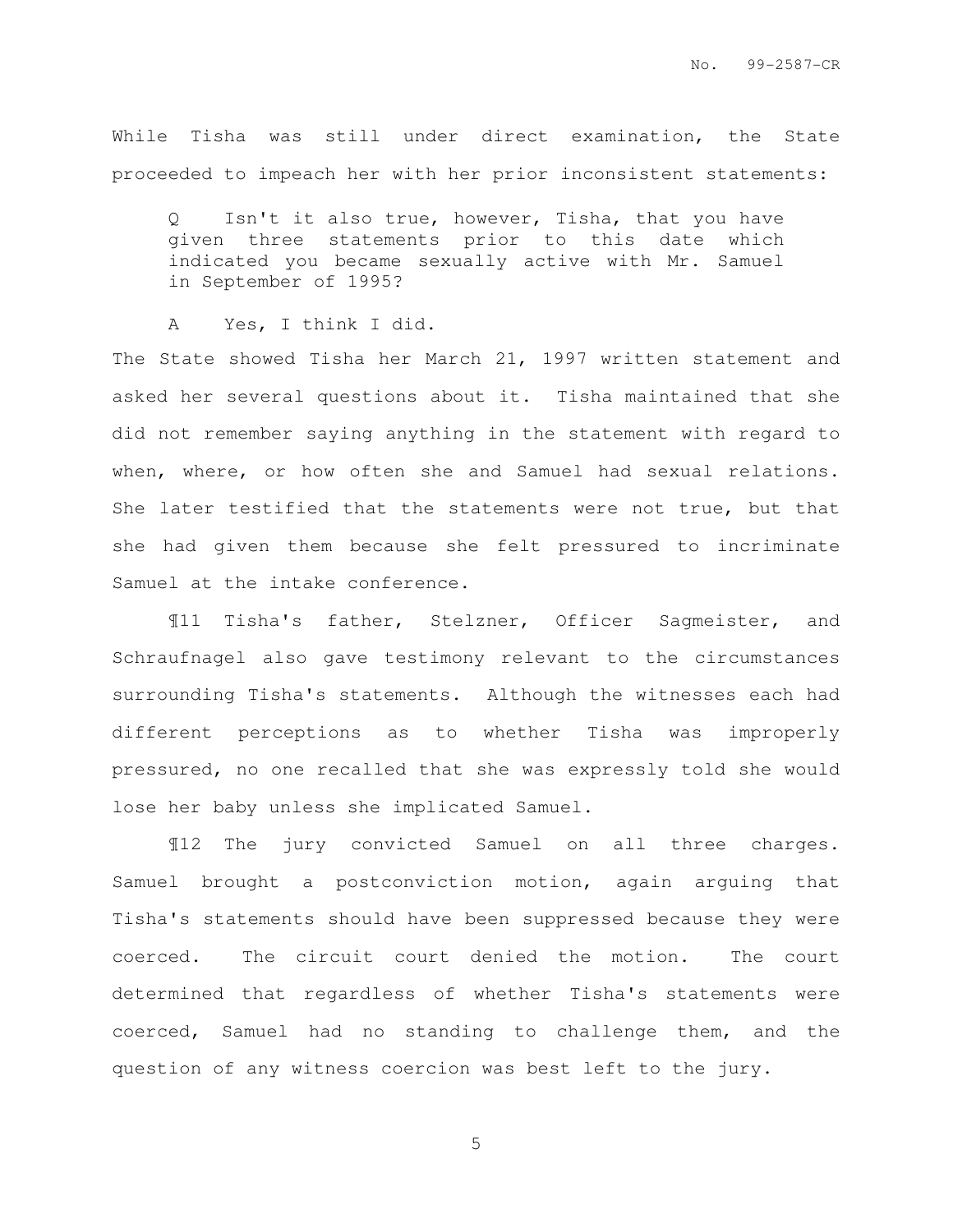¶13 Samuel appealed, and the court of appeals reversed. Citing United States v. Gonzales, 164 F.3d 1285, 1289 n.1 (10th Cir. 1999), the court reasoned that police methods of coercion that are "offensive when used against an accused do not magically become any less so when exerted against a witness." Referring to the test for involuntariness set forth in State v. Clappes, 136 Wis. 2d 222, 401 N.W.2d 759 (1987), the court of appeals concluded that the standard for suppressing a defendant's involuntary statements should also apply to the suppression of involuntary witness statements.

¶14 In Clappes, 136 Wis. 2d at 236, this court applied a totality of the circumstances test in order to assess whether confessions are involuntary. That test requires courts to "balance the personal characteristics of the defendant against the pressures imposed upon him by police in order to induce him to respond to the questioning." Id. In determining whether a confession is voluntary, the essential inquiry is whether the confession was procured via police coercion. Id. at 235-36. The court of appeals remanded Samuel's case for the circuit court to determine whether, under the Clappes test, Tisha's statements were involuntary.

## II

¶15 We are asked to determine the proper standard under which a witness's involuntary statements must be suppressed at the trial of a criminal defendant. Whether evidence should be suppressed is a question of constitutional fact. See State v. Anderson, 165 Wis. 2d 441, 447, 477 N.W.2d 277 (1991); State v.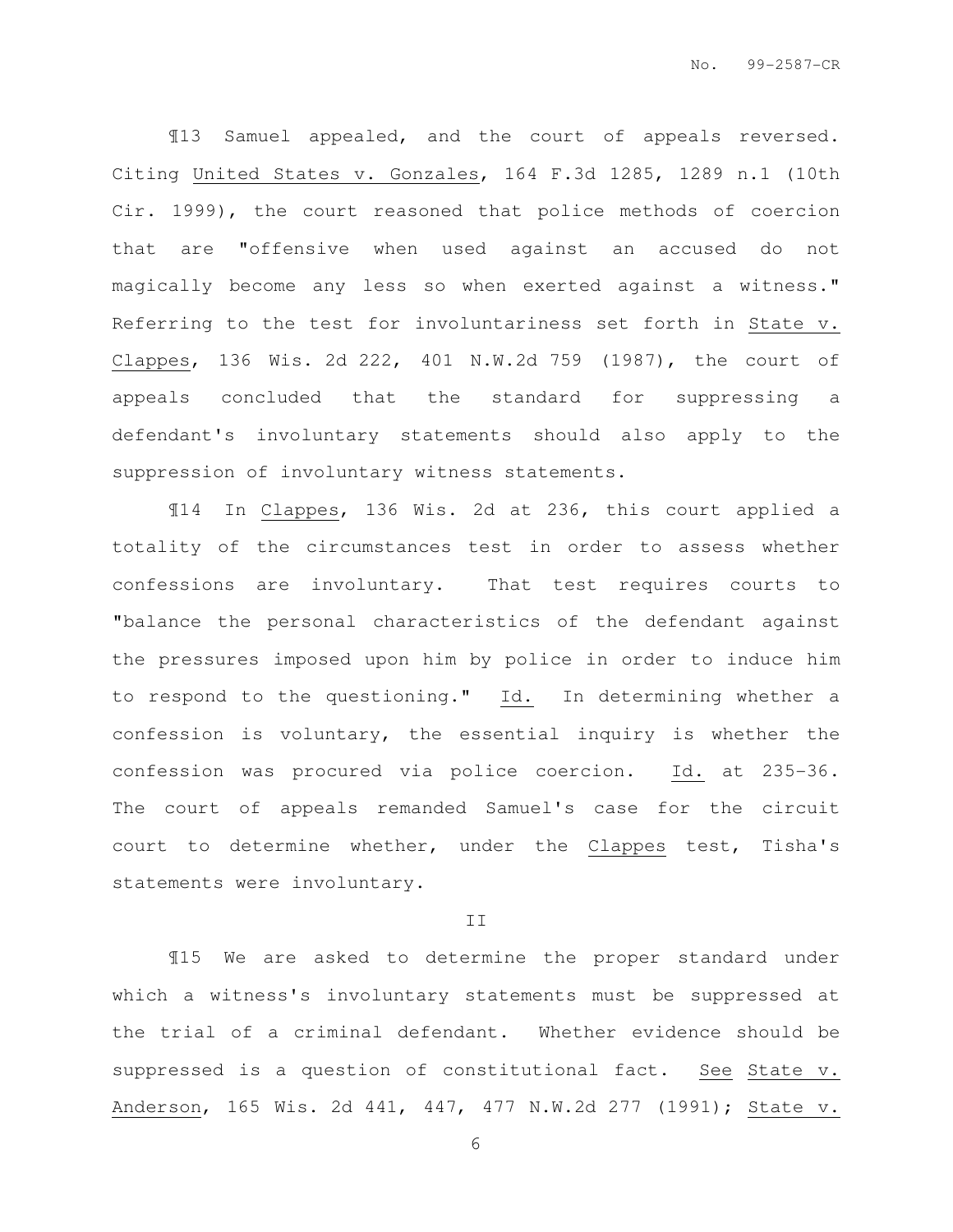Bermudez, 221 Wis. 2d 338, 346, 585 N.W.2d 628 (Ct. App. 1998). In reviewing questions of constitutional fact, we uphold a circuit court's factual findings unless clearly erroneous, but we independently determine whether those facts meet the constitutional standard. State v. Dagnall, 2000 WI 82, ¶27, 236 Wis. 2d 339, 612 N.W.2d 680; State v. Phillips, 218 Wis. 2d 180, 189-90, 577 N.W.2d 794 (Ct. App. 1998).

¶16 In making our determination of whether Tisha's statements should have been suppressed, we consider in turn the standards advanced by the State and Samuel. However, we conclude that neither standard strikes the proper balance between the Fourteenth Amendment's guarantee of due process and the fact that witness statements that are in some sense compelled are frequently neither unreliable nor the product of egregious police misconduct. In steering a course between the positions advanced by the parties and using due process as our guide, we recognize there are circumstances under which egregious police misconduct deprives the defendant of a fair trial.

## III

¶17 The State contends that a defendant's right to due process is offended only where witness statements are extracted by "extreme coercion or torture." United States v. Chiavola, 744 F.2d 1271, 1273 (7th Cir. 1984). It argues that absent such extreme circumstances, it is the jury's role to weigh and assess credibility. Samuel asserts that involuntary witness statements should be subject to the same rule of suppression as a criminal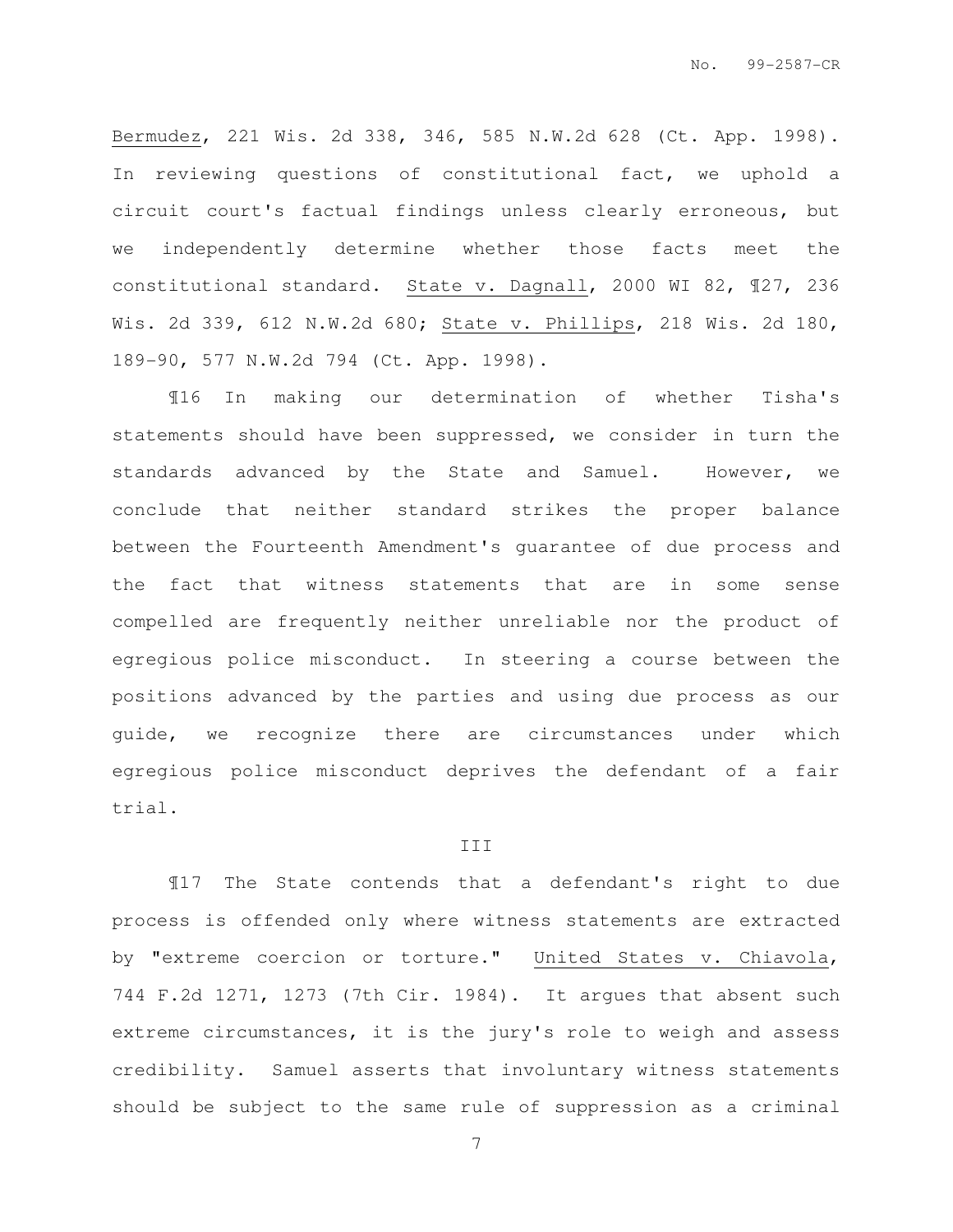defendant's involuntary confession. See Clappes, 136 Wis. 2d at 222. He argues that a defendant's Fourteenth Amendment due process right to a fair trial bars the admission of all involuntary witness statements that are the product of police coercion.

¶18 With due process as our touchstone, we turn first to the standard advanced by the State. We are not convinced, as the State asserts, that a defendant's right to due process will be offended only where the witness statements used against the defendant derive from police conduct that amounts to extreme coercion or torture. The "blood of the accused is not the only hallmark of an unconstitutional inquisition." Blackburn v. Alabama, 361 U.S. 199, 206 (1960); see also Raphael v. State, 994 P.2d 1004, 1008 (Alaska 2000). Although the United States Supreme Court in Blackburn was referring to the defendant, we similarly decline to hold that the blood of a witness is a necessary hallmark of an unconstitutional trial. Instead, we determine there are circumstances where witness statements derived by egregious police misconduct short of extreme coercion or torture must be suppressed in order to uphold fundamental fairness to a defendant. In short, we reject the State's test as setting the bar too high to satisfy due process.

¶19 Next, we turn to the standard advanced by Samuel, that witness statements should be suppressed based on the same test as applied to a defendant's confession. We begin by examining the rights protected along with the purposes served by the suppression of involuntary confessions. It is well established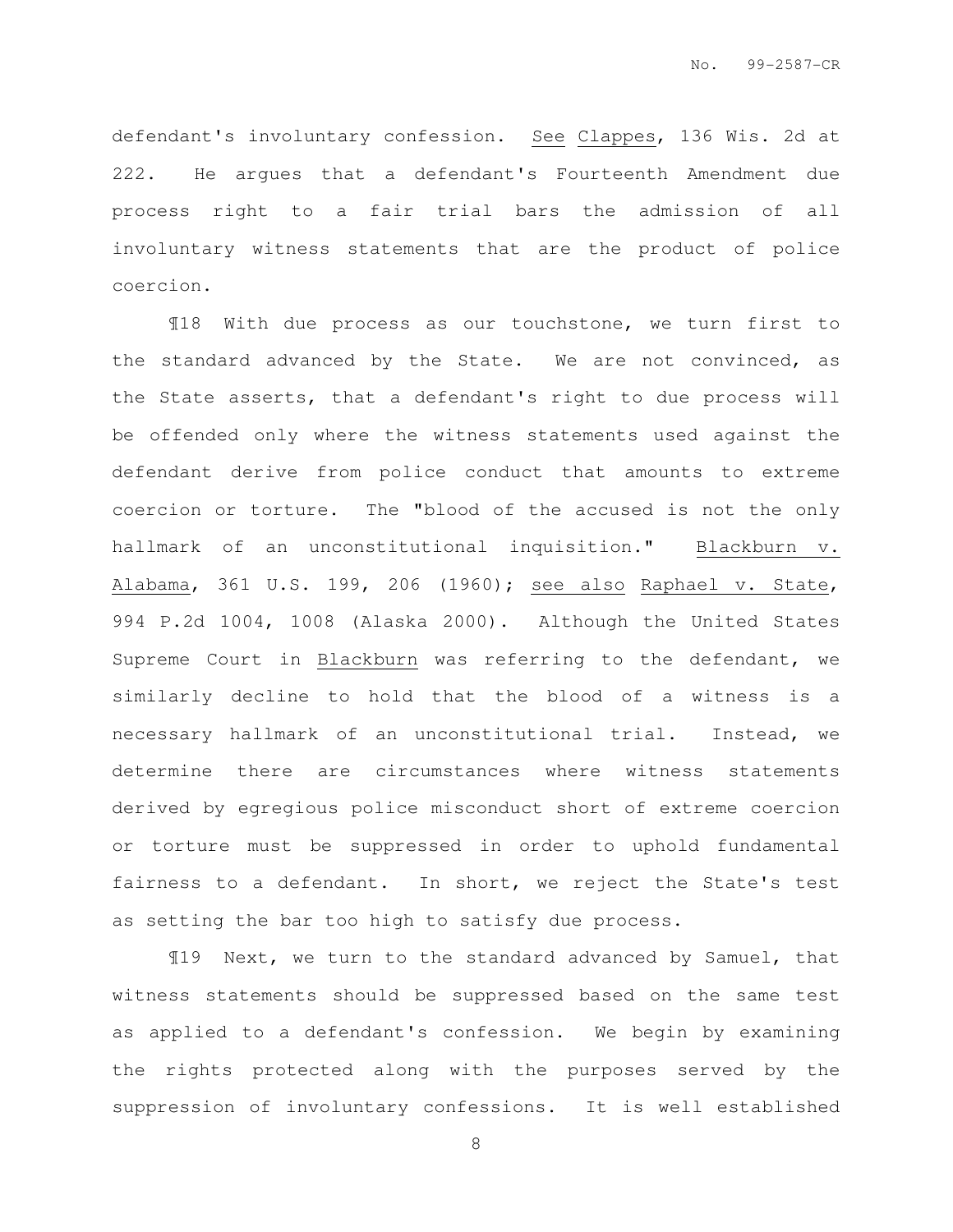that confessions by criminal defendants must be voluntary in order to be admitted as evidence at trial. See State v. Hunt, 53 Wis. 2d 734, 740, 193 N.W.2d 858 (1972); see also Lynumn v. Illinois, 372 U.S. 528, 534 (1963).

¶20 The rule requiring suppression of involuntary confessions has long been grounded in the defendant's due process rights. See Brown v. Mississippi, 297 U.S. 278, 286 (1936). In addition, in Malloy v. Hogan, 378 U.S. 1, 7 (1964), and Miranda v. Arizona, 384 U.S. 436, 464 n.43 (1966), the Supreme Court linked the rule to the Fifth Amendment right against self-incrimination.

¶21 Several related purposes have been cited in support of the rule. These include the "deep-rooted feeling that the police must obey the law while enforcing the law," Arizona v. Fulminante, 499 U.S. 279, 293 (1991); the notion that the government should be required to produce evidence against the accused "by its own independent labors rather than by the cruel, simple expedient of compelling it from his own mouth," Miranda, 384 U.S. at 460; and, a concern that statements that are the product of coercion are more likely to be inherently untrustworthy than voluntary statements, Spano v. New York, 360 U.S. 315, 320 (1959).

¶22 These rights and purposes do not all apply when a defendant seeks to suppress involuntary witness statements. See LaFrance v. Bohlinger, 499 F.2d 29, 33-34 (1st Cir. 1974); State v. Vargas, 420 A.2d 809, 814 (R.I. 1980). A nondefendant witness's right against self-incrimination generally is not in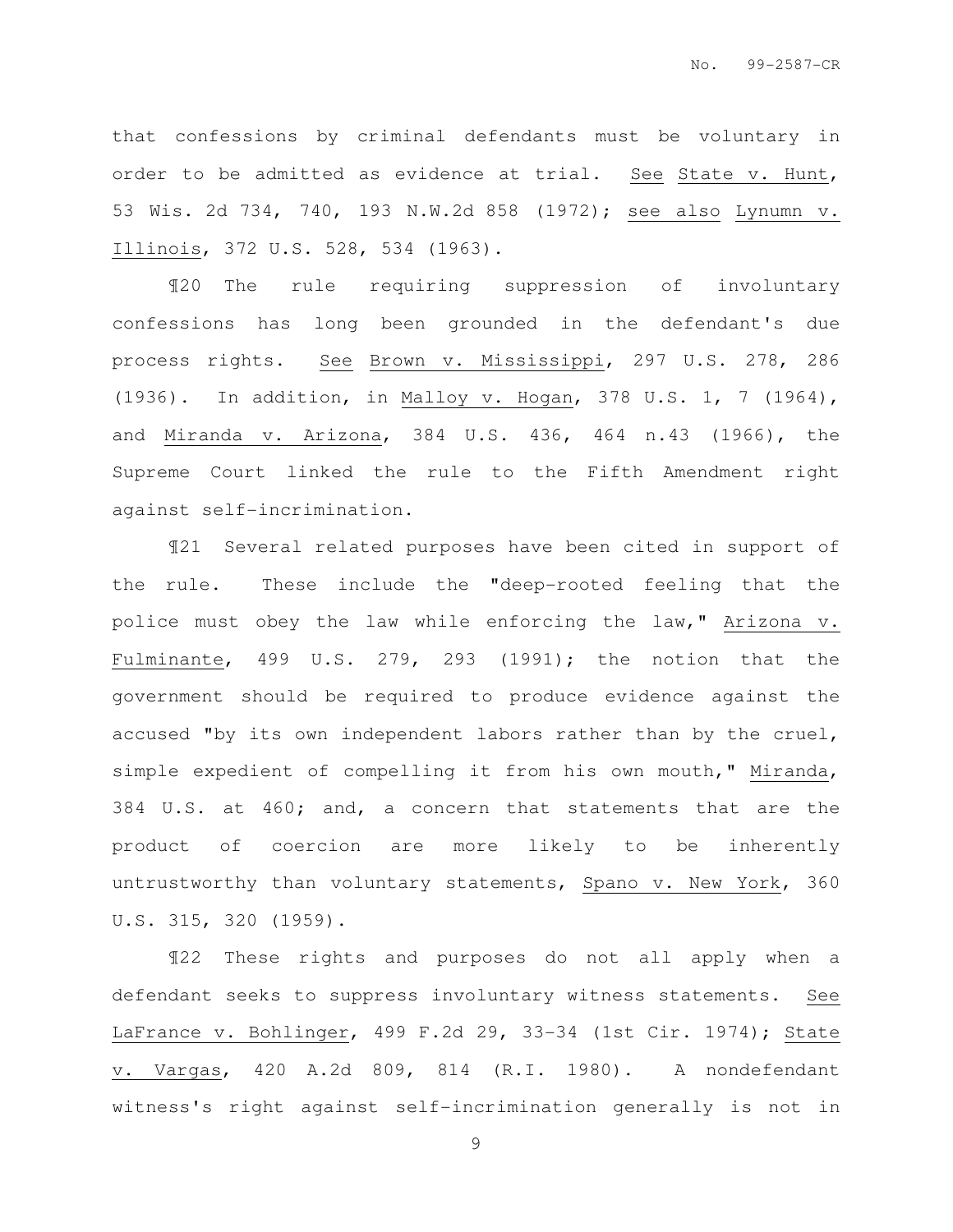play at the trial of the defendant. "When the defendant seeks to exclude the fruit of the coerced statement of another . . . the policy of protecting the defendant from being compelled to aid the state in convicting him is not at stake." People v. Badgett, 895 P.2d 877, 886 (Cal. 1995). Likewise, the idea that the government must produce evidence by its own independent labors rather than by compelling it from the mouth of the accused does not seem to justify the suppression of statements by those other than the accused.

¶23 Therefore, we disagree with Samuel that the Clappes test governing involuntary confessions can alone dictate the standard for suppression of involuntary witness statements. Because the rights protected and the purposes served by suppression of a defendant's confession do not all apply when considering the suppression of a witness's statement, something additional is needed before a witness's statement will be suppressed. The Clappes test sets the bar for suppression of witness statements too low. Although we agree that the suppression of witness statements requires that those statements be involuntary under Clappes, it also requires something more.

¶24 Often, witness statements that are in some sense compelled are neither inherently unreliable nor the product of police misconduct. For example, we have held that, as a general rule, a defendant's right to a fair trial is not violated by the admission of testimony by a defendant's accomplice even where the State has expressly granted concessions to the accomplice in exchange for the testimony. State v. Nerison, 136 Wis. 2d 37,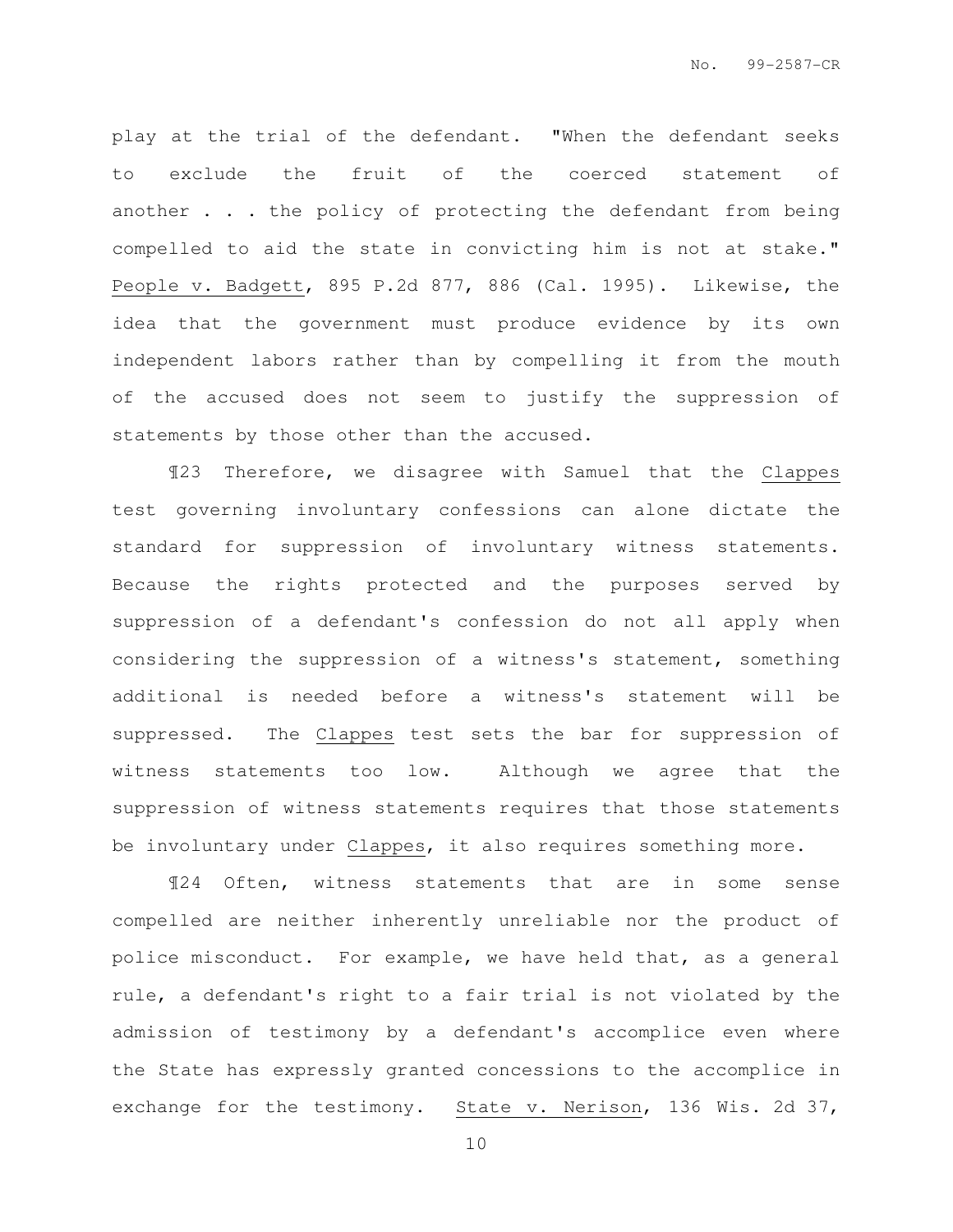45, 401 N.W.2d 1 (1987). "[C]ross-examination, not exclusion, is the proper tool for challenging the weight and credibility of accomplice testimony." Nerison, 136 Wis. 2d at 45; see also State v. Miller, 231 Wis. 2d 447, 465, 605 N.W.2d 567 (Ct. App.  $1999$ ).<sup>3</sup>

¶25 A rule suppressing witness statements must recognize the admissibility of evidence such as accomplice testimony and also protect a defendant's due process right to a fair trial. Although we have rejected Samuel's test as setting the bar too low, we acknowledge that some of the purposes served by the suppression of involuntary confessions apply equally in the context of involuntary witness statements. Both the maxim that police obey the law while enforcing the law and the need to avoid convictions based on inherently unreliable evidence apply whether the statements at issue spring from the mouth of the criminally accused or another. Although there is no "absolute

l.

State v. Nerison, 136 Wis. 2d 37, 46, 401 N.W.2d 1 (1987); State v. Miller, 231 Wis. 2d 447, 465, 605 N.W.2d 567 (Ct. App. 1999).

<sup>&</sup>lt;sup>3</sup> When the State relies on accomplice testimony, the defendant's right to a fair trial is protected as long as there is:

<sup>(1)</sup> full disclosure of the terms of the agreements struck with the witnesses; (2) the opportunity for full cross-examination of those witnesses concerning the agreements and the effect of those agreements on the testimony of the witnesses; and (3) instructions cautioning the jury to carefully evaluate the weight and credibility of the testimony of such witnesses who have been induced by agreements with the state to testify against the defendant.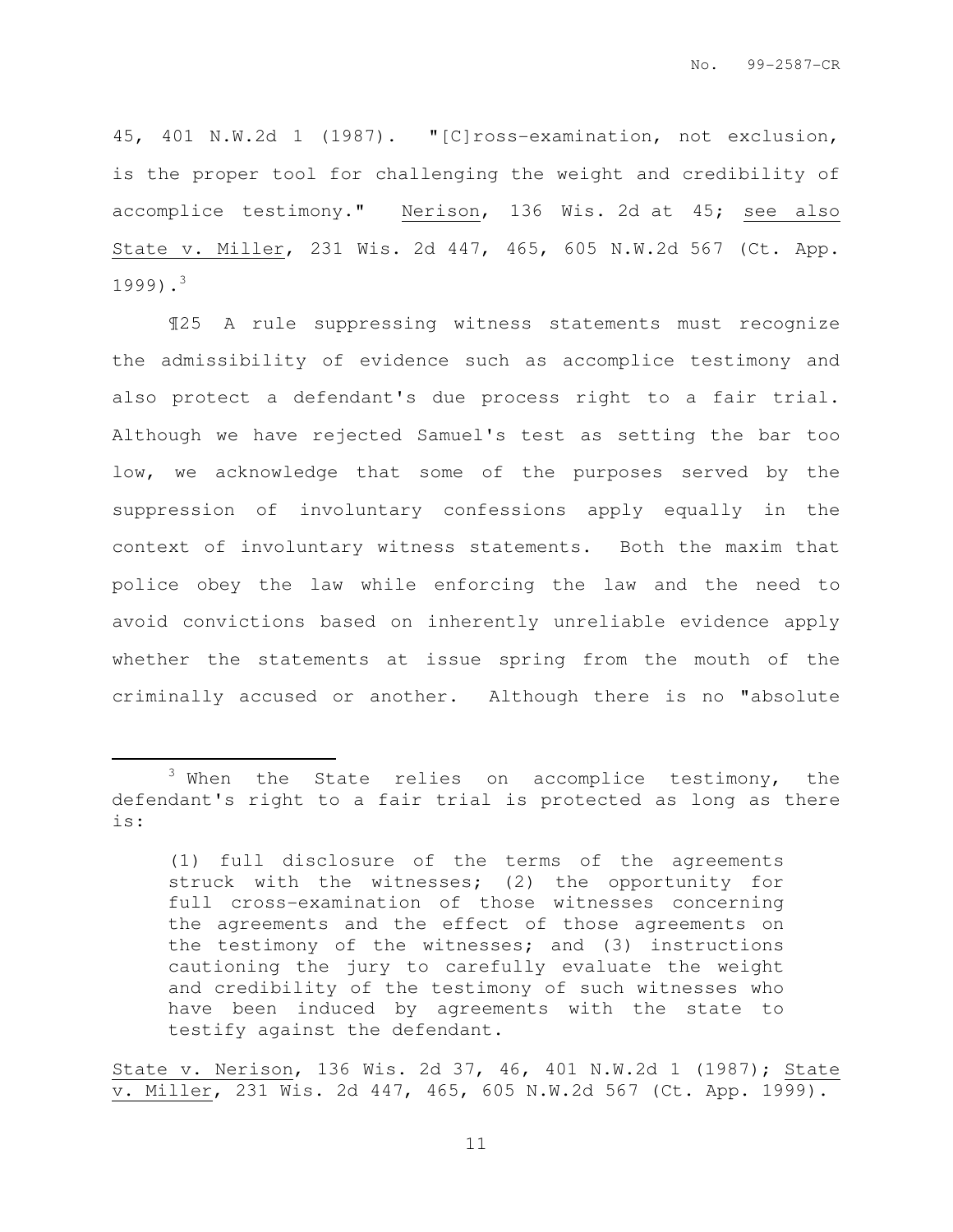parallel" between involuntary confessions and involuntary witness statements, LaFrance, 499 F.2d at 35, there is a point at which some of the same considerations apply to both.

¶26 In United States v. Merkt, 764 F.2d 266, 274 (5th Cir. 1985), the Fifth Circuit Court of Appeals acknowledged that the fact that witnesses' statements were themselves unlawfully obtained was not alone sufficient to necessitate suppression. Instead, the Fifth Circuit determined that it was "egregious" intimidation and coercion of witnesses that would prompt the suppression of their statements. Id. at 275. Under such circumstances, "the government's investigation methods result[] in a fundamentally unfair trial." Id. at 274. In Merkt, the court discussed United States v. Fredericks, 586 F.2d 470, 481 n.14 (5th Cir. 1978), in which it had reasoned that the fundamental fairness essential to due process is undermined when a witness's statement is obtained through "shocking and intentional" police misconduct.

¶27 Likewise, this court has recognized that it is when police misconduct rises to an "egregious" level that it offends due process. State v. Hanson, 136 Wis. 2d 195, 211, 401 N.W.2d 771 (1987) (citing Moran v. Burbine, 475 U.S. 412, 432 (1986)). In Hanson, we concluded that when a suspect has not invoked his Fifth Amendment right to counsel, police may withhold information that there is an attorney available asking to see him. However, we cautioned, as did the Supreme Court in Burbine, that "on facts more egregious than those presented . . . police deception might rise to a level of a due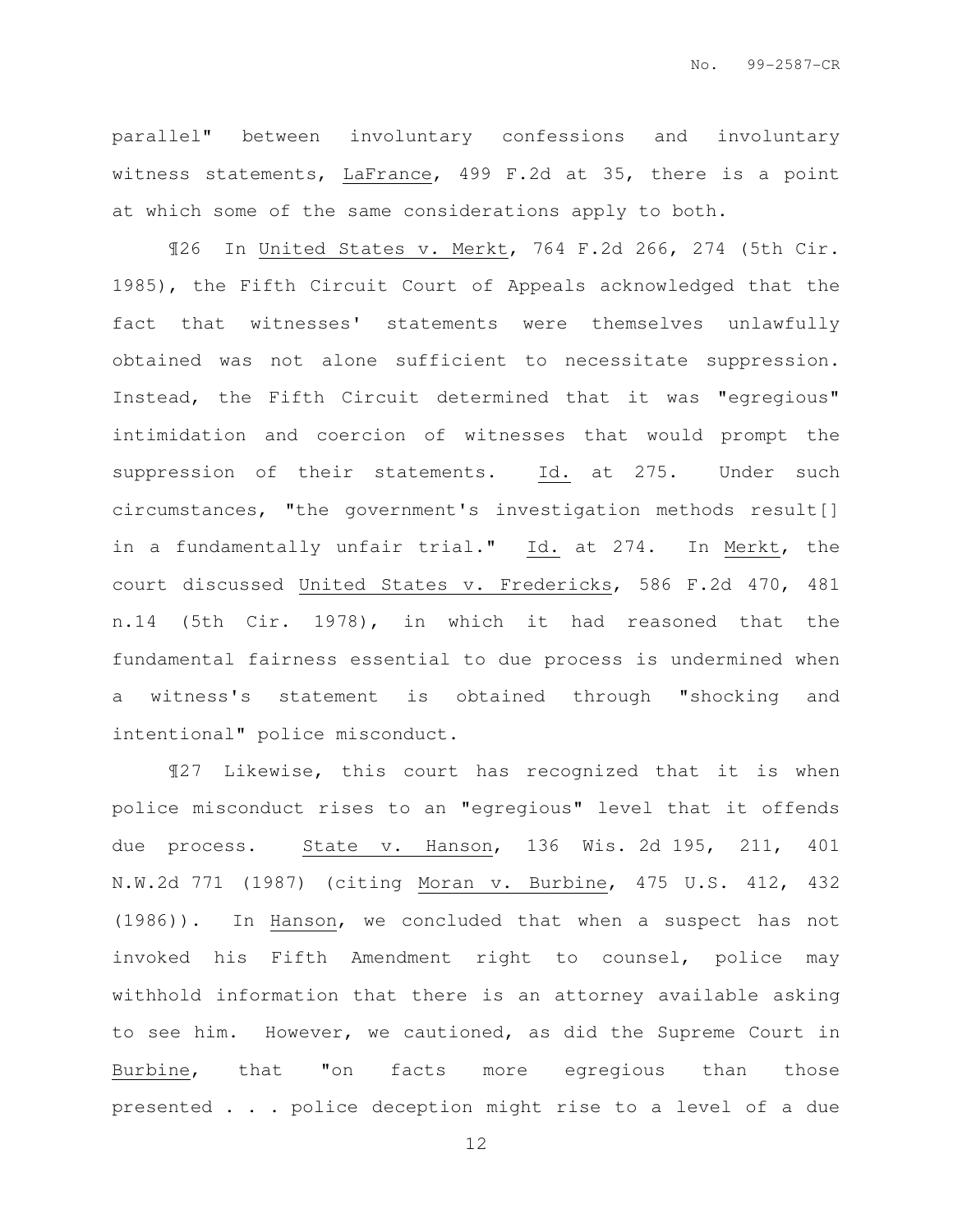process violation." Hanson, 136 Wis. 2d at 211 (quoting Burbine, 475 U.S. at 432).

¶28 Similarly, in Badgett, 895 P.2d at 887, the California Supreme Court concluded that in order for defendants to assert violations of their due process rights, they must allege that the coercive methods used to obtain a witness statement were such that they would actually affect the reliability of the evidence presented at trial. The court explained that "[t]estimony of third parties that is offered at trial should not be subject to exclusion unless the defendant demonstrates that improper coercion has impaired the reliability of the testimony." Id.

¶29 As this court has observed in the context of involuntary confessions, although they may in some cases be unreliable, in other cases they are reliable. See State v. Agnello, 226 Wis. 2d 164, 173, 593 N.W.2d 427 (1999); J.G. v. State, 119 Wis. 2d 748, 760, 350 N.W.2d 668 (1984). The same can be said of involuntary witness statements. Involuntary confessions are suppressed regardless of the truthfulness of a confession in an individual case. See Lego v. Twomey, 404 U.S. 477, 484-85 (1972); Agnello, 226 Wis. 2d at 173. However, because a defendant's right against self-incrimination is not at issue with regard to statements by others, the suppression of those statements at the defendant's trial demands a more rigorous standard.

¶30 With due process as our touchstone, we conclude that when a defendant seeks to suppress witness statements as the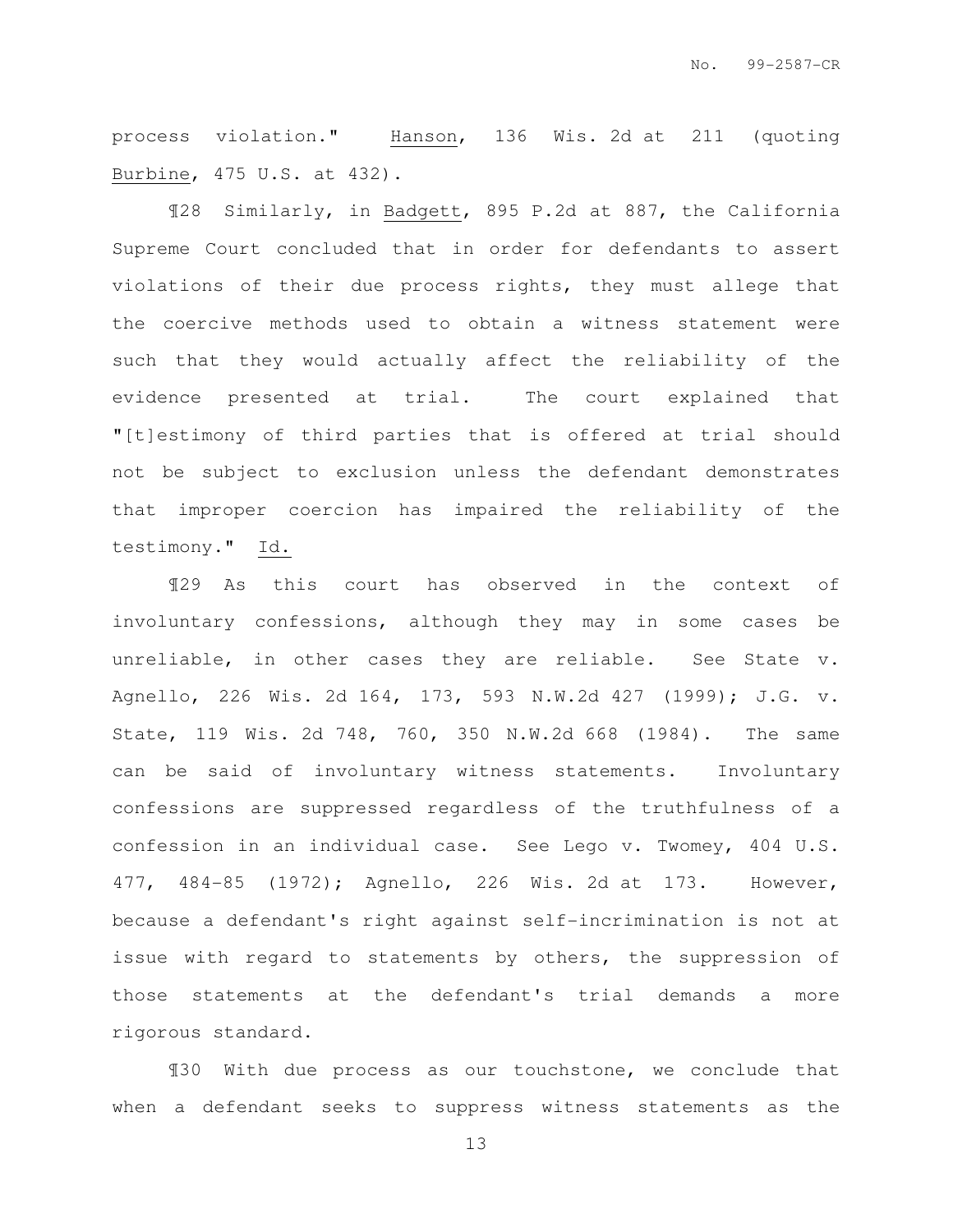product of coercion, the police misconduct must be more than that set forth in Clappes. It must be egregious such that it produces statements that are unreliable as a matter of law. The coercion must be egregious because, as we have shown, it is typically "egregious" police misconduct that offends due process. Our concern is with police misconduct that, by its nature, undermines confidence in the reliability of a witness's statements. Witness statements obtained by police methods that induce lying have no place in our system of justice because a conviction based on unreliable evidence undermines the fundamental fairness of a defendant's trial. In short, due process demands that the State not marshal its resources against an accused in a manner that results in a conviction based on unreliable evidence obtained through egregious police practices.

¶31 Upon an examination of the case law and the parties' arguments, we glean several factors to consider in determining whether police misconduct is egregious such that it produces statements that are unreliable as a matter of law. These factors include (1) whether a witness was coached on what to say; (2) whether investigating authorities asked questions blatantly tailored to extract a particular answer, see Gonzales, 164 F.3d at 1289; (3) whether the authorities made a threat with consequences that would be unlawful if carried out, see United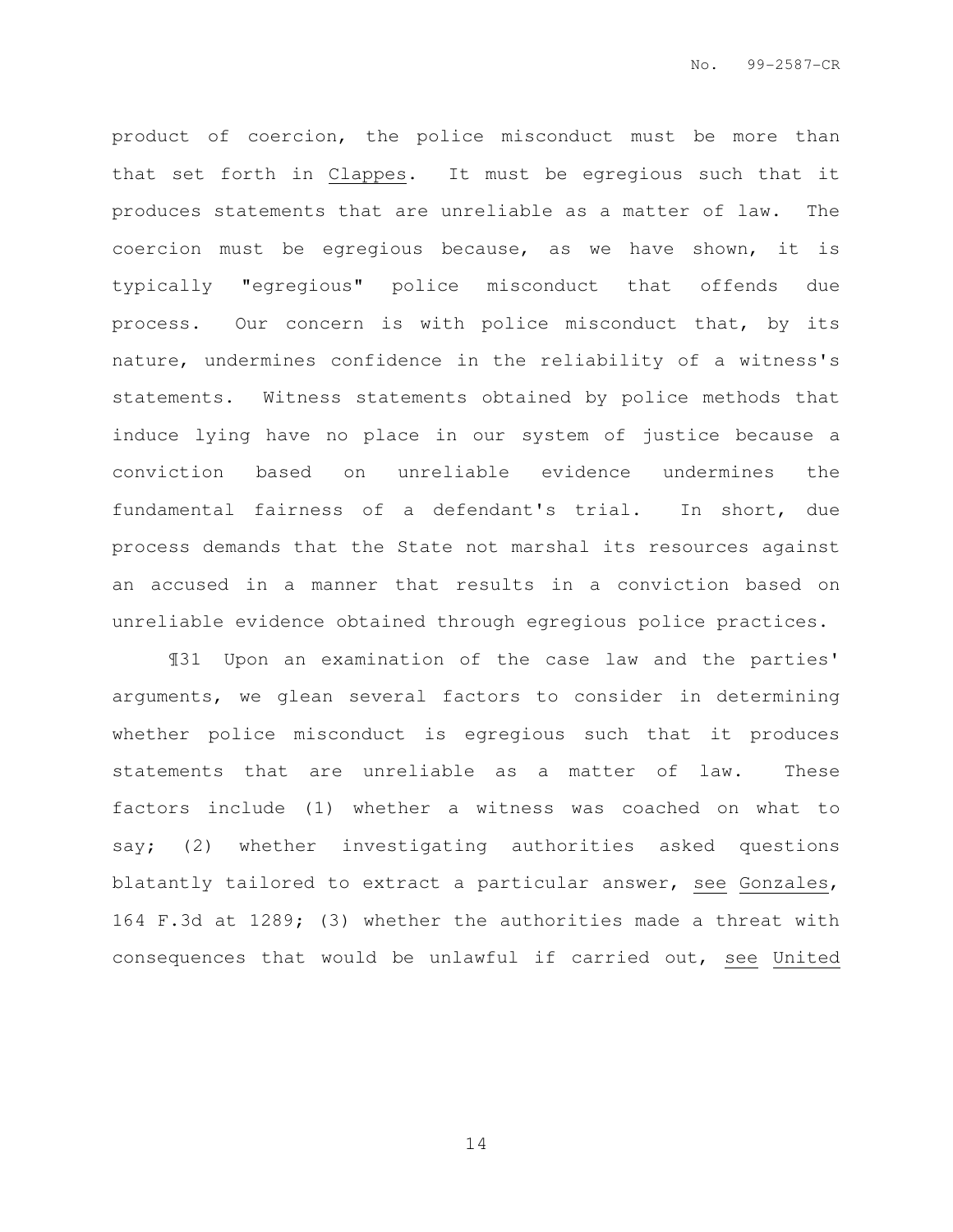States v. Tingle, 658 F.2d 1332, 1335-36 (9th Cir. 1981);<sup>4</sup> (4) whether the witness was given an express and unlawful quid pro quo; (5) whether the State had a separate legitimate purpose for its conduct, Tingle, 658 F.2d at 1337; and, (6) whether the witness was represented by an attorney at the time of the coercion or statement, see Merkt, 764 F.2d at 269. The presence of the first four factors weighs in favor of suppression while the presence of the second two factors weighs against it. Application of these and other relevant factors will help to ensure that it is unreliable evidence that is suppressed. It will also help to guarantee that the State does not obtain convictions based on practices that offend fundamental fairness.

¶32 In cases where an application of the factors results in a determination that witness statements at issue will not be suppressed, the defendant nevertheless retains the ability to test the credibility of the witness statements through, among other approaches, cross-examination before the jury. See Nerison, 136 Wis. 2d at 45. Cross-examination is an essential tool for "sifting the conscience of the witness" and thereby protecting a defendant's rights at trial. State v. Bauer, 109 Wis. 2d 204, 208 n.3, 325 N.W.2d 857 (1982) (citing Mattox v. United States, 156 U.S. 237, 242-43 (1895)). The jury, of course, has the duty to scrutinize and weigh the testimony of

l.

 $4$  We recognize that United States v. Tingle, 658 F.2d 1332 (9th Cir. 1981), involved involuntary confessions by a defendant; nevertheless, we deem its discussion helpful in identifying criteria that are useful in a suppression determination under the test we apply to Samuel.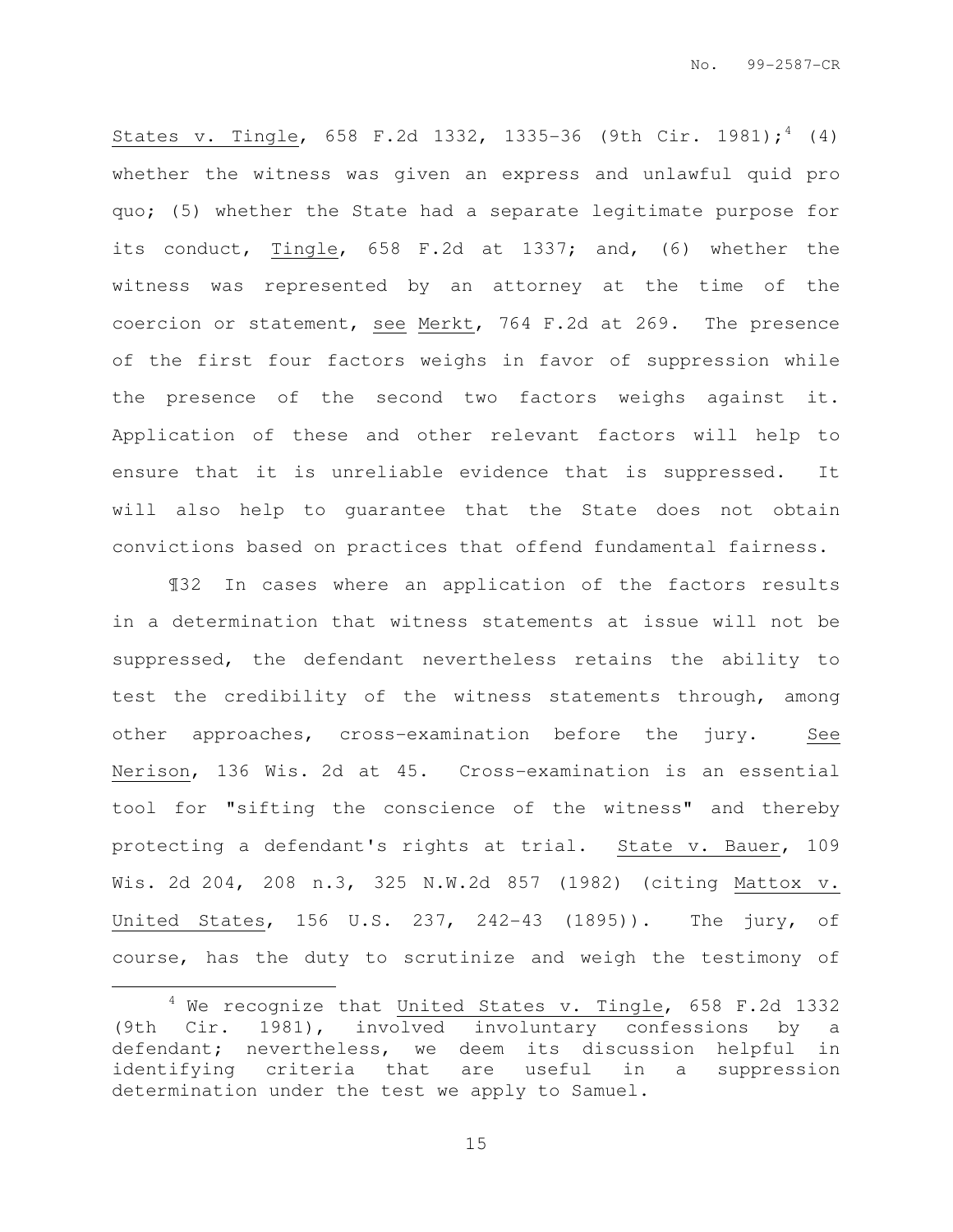witnesses and to determine the effect of the evidence as a whole. See Hampton v. State, 92 Wis. 2d 450, 462, 285 N.W.2d 868 (1979); Wis JI— $C$ riminal 300.<sup>5</sup> These safequards—crossexamination and the jury's role in weighing the evidence-help ensure a fair trial where due process does not require the suppression of witness statements.

## IV

¶33 We next address the proper procedure for circuit courts and parties to follow when a defendant wishes to assert that witness statements should be suppressed under the standards we have identified. Both Samuel and the State refer to Velez, 224 Wis. 2d 1, as providing a model procedure. The issue presented in Velez was whether a defendant is entitled to an evidentiary hearing upon an allegation that the State intentionally "manipulated the system" to avoid juvenile court jurisdiction and charge a defendant as an adult. Id. at 6. In Velez, as here, it was the defendant's due process rights that were at issue. See id. at 14.

¶34 Therefore, we agree with the parties that the procedures outlined in Velez should be applied in this case. As the circuit court correctly observed in its decision on Samuel's suppression motion, although the jury is normally the sole judge of the credibility and weight given to witness statements,

 $\overline{a}$ 

 $5$  Here, the jury received a version of the standard instruction on witness credibility, which includes an instruction that the jury should consider motives for falsifying testimony. See Wis JI——Criminal 300.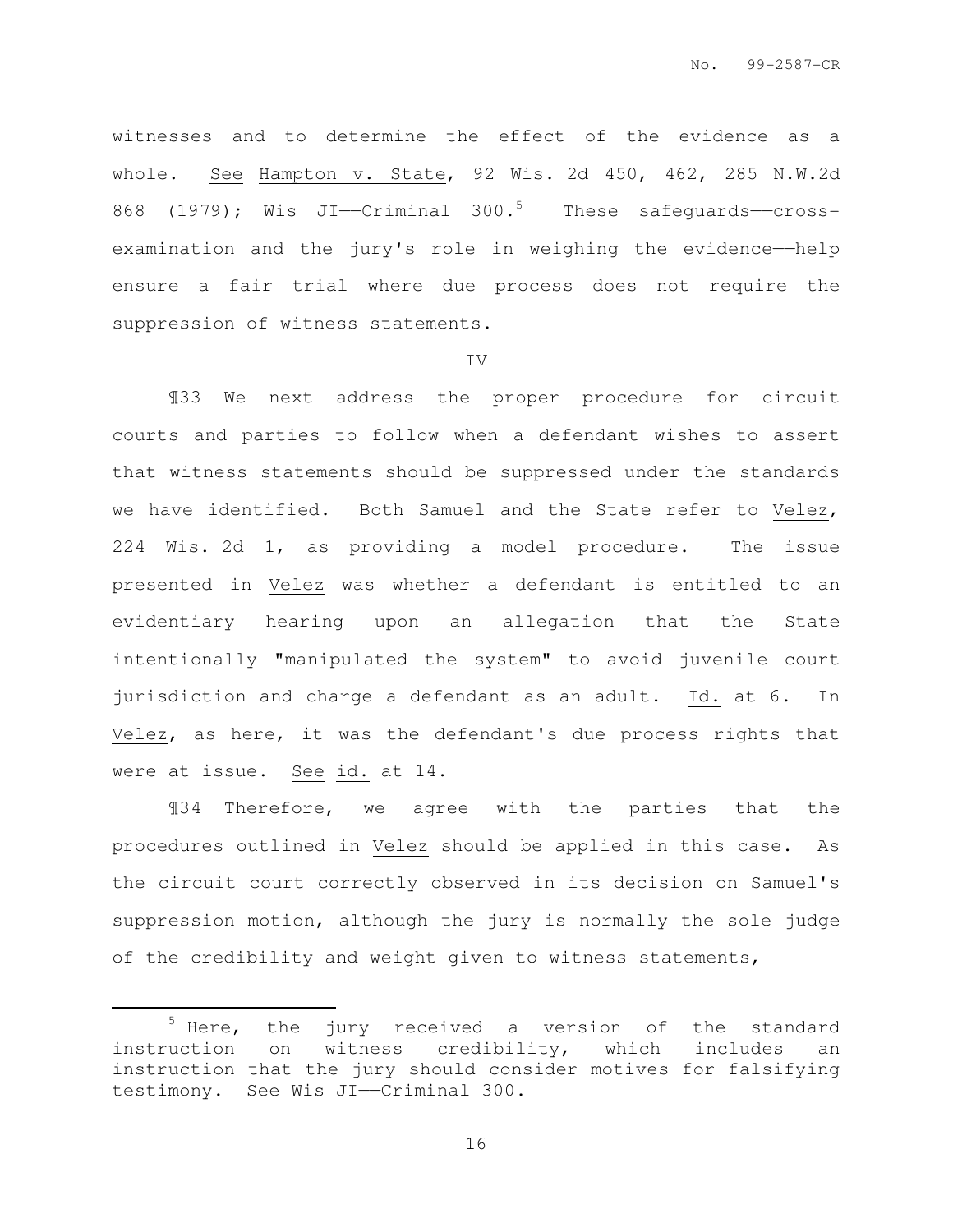[e]xceptions are made where a threshold finding is made by the court, since presentation to the jury would expose them to evidence which might be otherwise barred by constitutional principles.

The Velez procedures will protect a defendant's due process rights while also preserving scarce judicial resources by eliminating unnecessary evidentiary hearings. See 224 Wis. 2d at 12.

¶35 Under Velez, first the defendant must bring a motion to suppress, alleging facts sufficient to show that a statement was involuntary under Clappes and that the police misconduct at issue is egregious such that it produces statements that are unreliable as a matter of law. See Velez, 224 Wis. 2d at 18. If the motion alleges facts which, if true, would entitle the defendant to relief, then the circuit court must hold an evidentiary hearing. Id.; see also State v. Bentley, 201 Wis. 2d 303, 310, 548 N.W.2d 50 (1996). However, if the motion does not allege sufficient facts, the circuit court has the discretion to deny an evidentiary hearing upon a finding that any one of the following circumstances is present: (1) the defendant failed to allege sufficient facts in the motion to raise a question of material fact; (2) the defendant presented only conclusory allegations; or (3) the record conclusively demonstrates that the defendant is not entitled to relief. Velez, 224 Wis. 2d at 17-18.

¶36 Even where the defendant has not met this initial burden of production and the circuit court has the discretion to deny an evidentiary hearing, in order to properly exercise that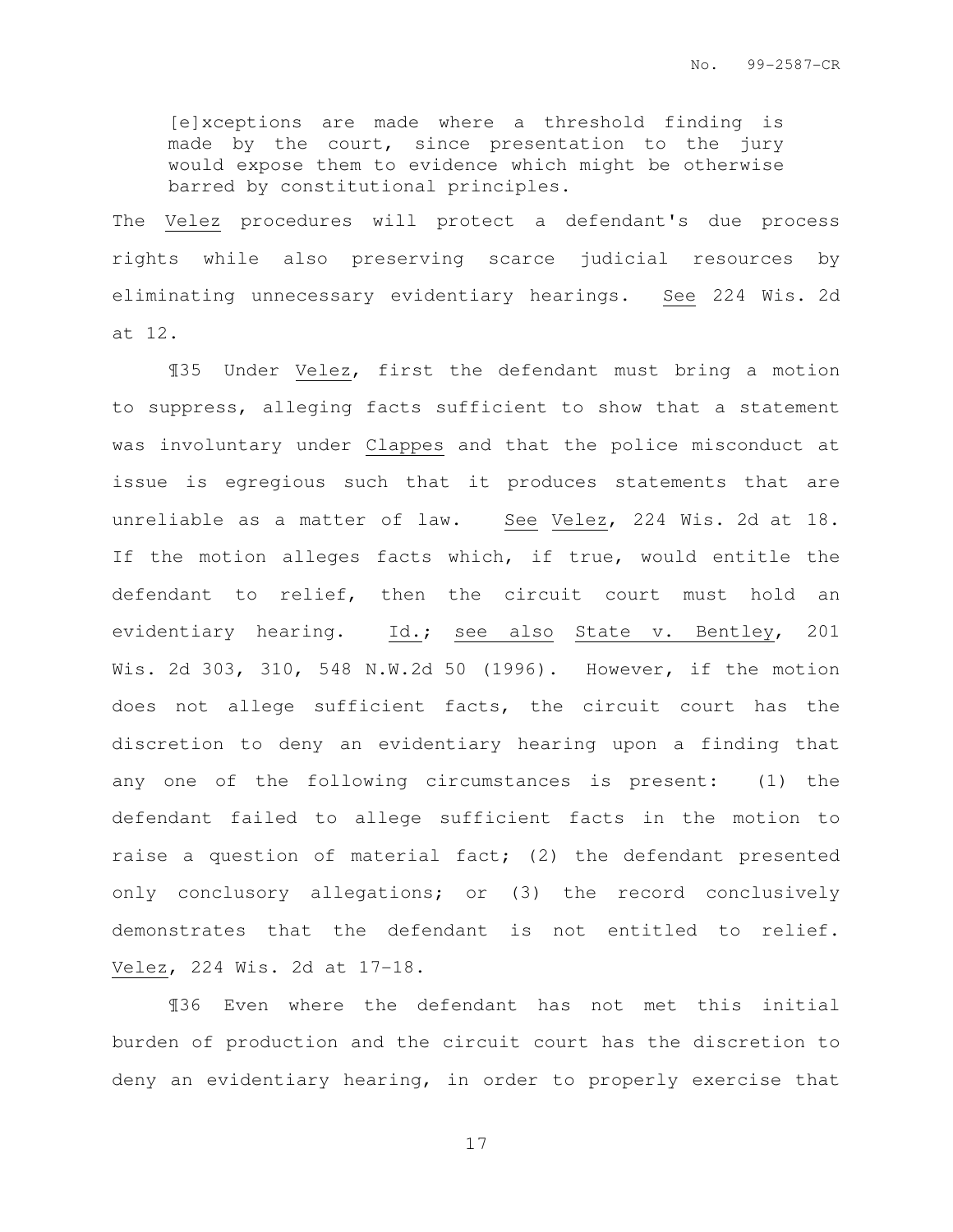discretion, it must "carefully consider the record, the motion, counsels' arguments and/or offers of proof, and the law." Velez, 224 Wis. 2d at 17 (quoting State v. Garner, 207 Wis. 2d 520, 534-35, 558 N.W.2d 916 (Ct. App. 1996)). Moreover, when there is a reasonable possibility that the defendant will establish the factual basis at an evidentiary hearing, the circuit court must provide the defendant with the opportunity to develop the record. Id. at 18.

¶37 In other words, there will be cases where the court cannot properly exercise its discretion in denying an evidentiary hearing without first holding a nonevidentiary hearing on the defendant's motion to suppress. See Velez, 224 Wis. 2d at 17. The facts that the defendant must establish and the determinations the circuit court must make will be informed by the standard and factors we have identified.

¶38 We must also address the question of who bears the burden of persuasion once the defendant has established a factual basis necessitating an evidentiary hearing. Samuel argues that the burden of persuasion should lie with the State, but acknowledges that the level of that burden is the preponderance of the evidence. We agree.

¶39 In Velez, this court suggested that due process was not offended by placing a burden of production on the defendant because the State bore the ultimate burden of persuasion with regard to the government misconduct at issue. See 224 Wis. 2d at 16. Where a defendant makes a prima facie showing that a confession is involuntary, the State bears the burden of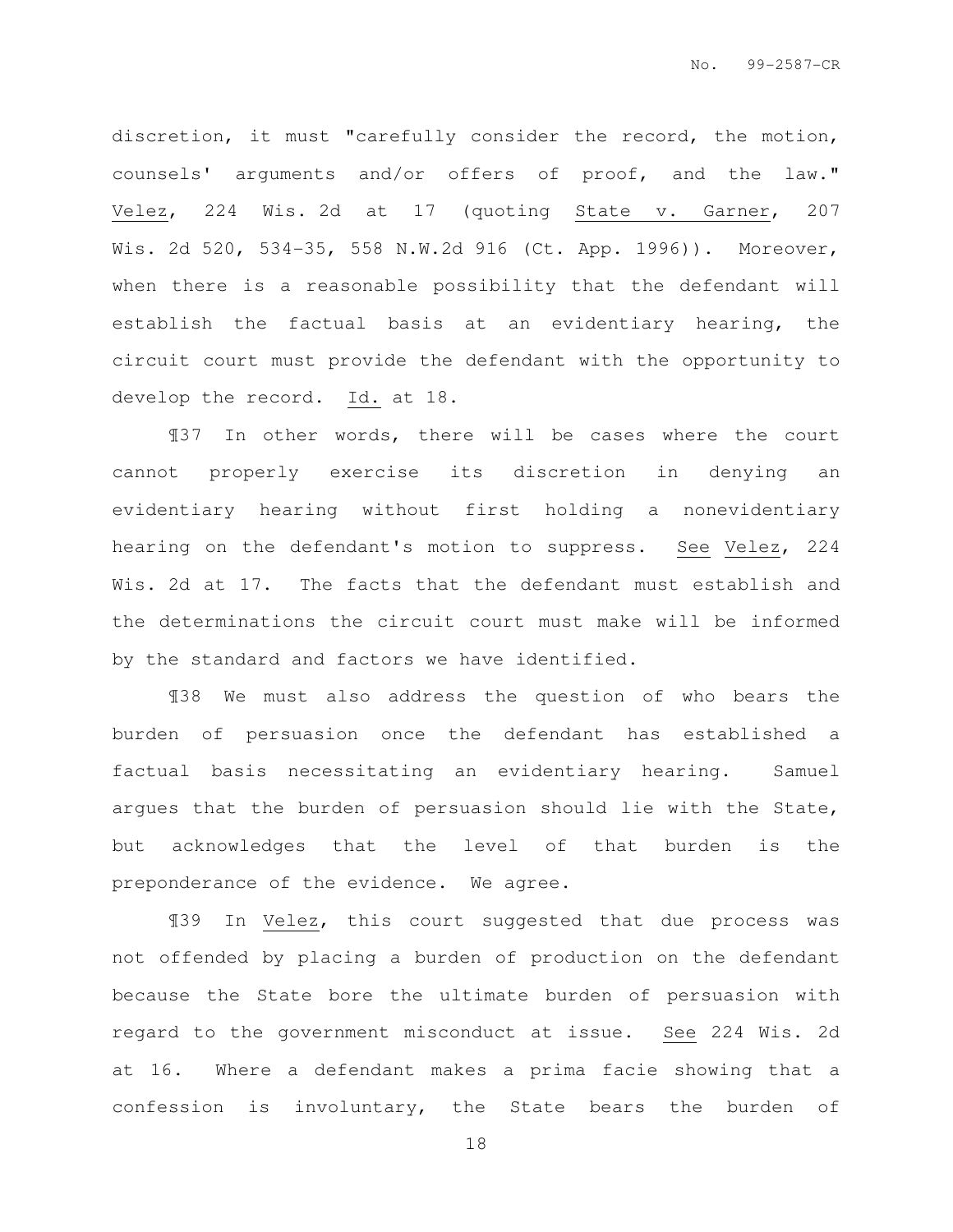proving, by the preponderance of the evidence, that it is not. Agnello, 226 Wis. 2d at 179; State v. Williams, 220 Wis. 2d 458, 463, 583 N.W.2d 845 (Ct. App. 1998). Although we have identified a different substantive test for the suppression of witness statements, given Velez and the rule on the burden of proof for confessions, we discern no need to inject a different rule into our due process jurisprudence. The burden of persuasion lies with the State, and the burden the State must meet is a preponderance of the evidence.

V

¶40 As noted earlier, the question of whether evidence must be suppressed under a constitutional standard is ultimately a question that this court determines independently. Anderson, 165 Wis. 2d at 447. Upon an examination of the record in this case, we conclude as a matter of law that Tisha's statements should not have been suppressed. No reasonable view of the evidence can support the conclusion that Tisha's statements were coerced by egregious methods that produced statements unreliable as a matter of law. Indeed, the circuit court at the postconviction motion hearing, after hearing all of the evidence, opined that Tisha's statements were not the product of police coercion. The circuit court stated:

[A]nd in this case, in all honesty, the Court wouldn't be able to even find coercion. This is a totally different type of circumstance than say a witness comes in and she's a mother and the police say if you don't tell us what we want to hear, we're taking your child.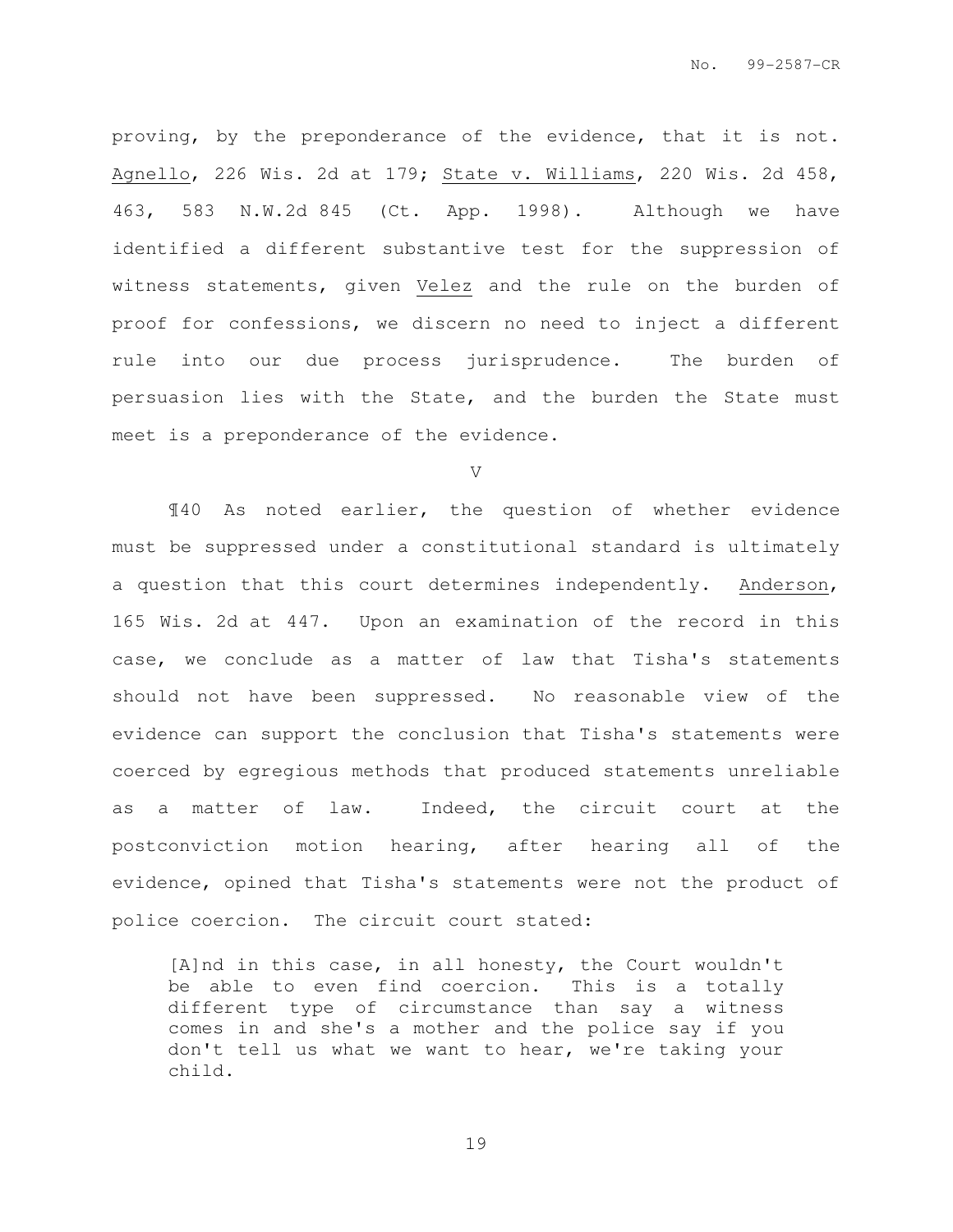This is a case in which the mother was a minor on the run, who gave birth while on the run and was subsequently returned. It was her acts for which the child was initially taken into custody . . . it was her acts beforehand which led to originally there being an issue as to whether the child would remain with her or not. And in light of the fact as well that she was not told what to say but just to cooperate here, doesn't to this court say that it's been inferred that she has to say what they want her to say or she won't get her child back.

¶41 Nonetheless, we apply the factors we have identified, ultimately arriving at the same result as the circuit court.  $6$  We first note that there is little if any credible evidence that Tisha was specifically coached on what to say or that the authorities' questions were blatantly tailored in order to compel her to implicate Samuel. On the contrary, Tisha's father testified that neither Officer Sagmeister nor the social worker, Schraufnagel, told Tisha that she needed to say anything in particular in order to get her baby back. Tisha's testimony focused on the fact that she was repeatedly told she had to "cooperate" in general. Although at one point in her testimony she indicated that someone said she would not get her baby back

l.

 $6$  The dissent concludes that Samuel's case should, "at the very least," be remanded to the circuit court for a determination of whether Tisha's allegedly coerced statements should be suppressed. Dissent at ¶50. It appears to overlook, however, that the circuit court already opined that the statements were not the product of police coercion. As noted above in paragraph 40, the circuit court stated that "in all honesty, the Court wouldn't be able to even find coercion." It would be a futile exercise to remand this case for a determination by the circuit court of whether the coercive police misconduct here was egregious such that it produced statements unreliable as a matter of law when the circuit court stated it "wouldn't be able to even find coercion."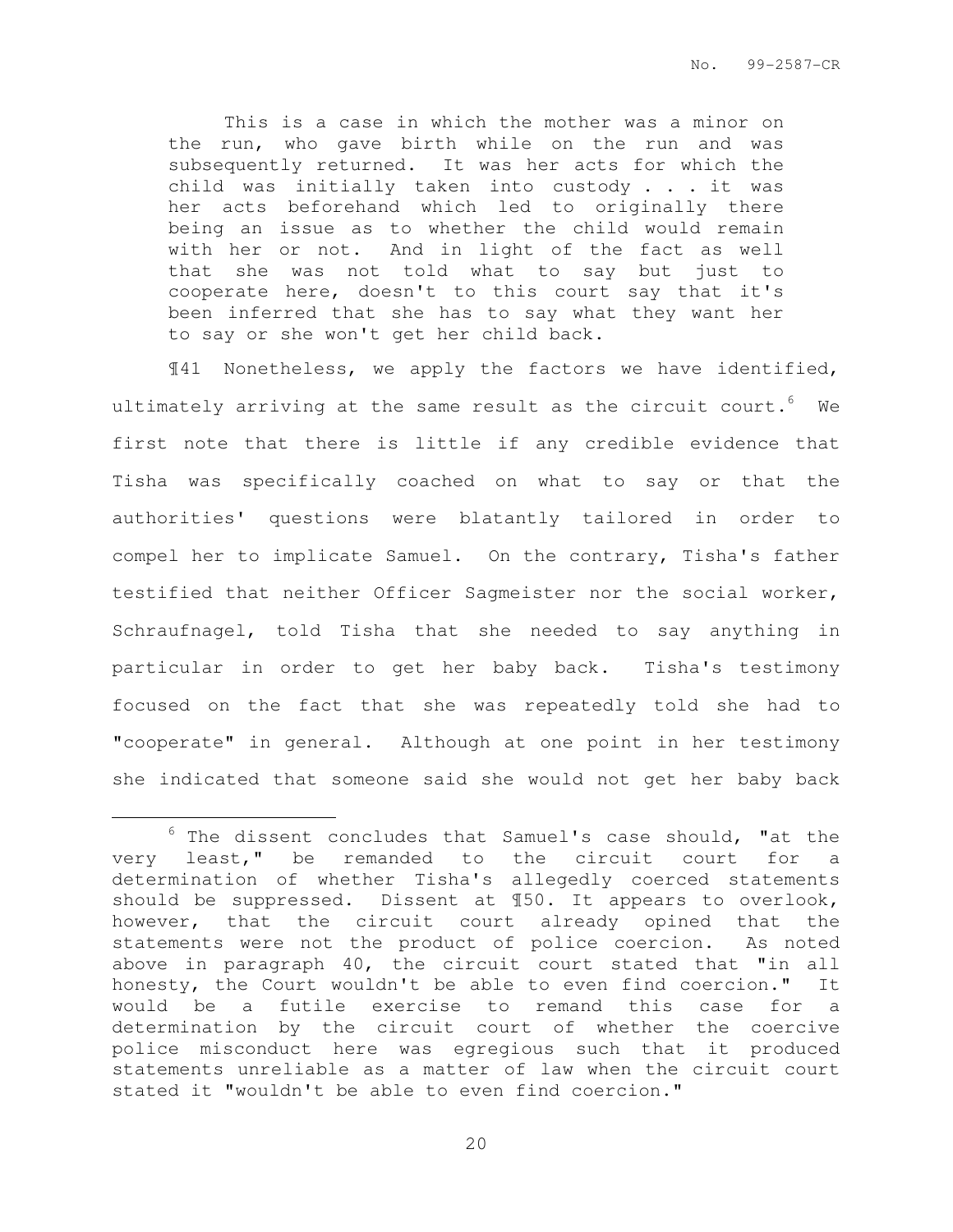until she implicated Samuel, when pressed, she could not remember who had said this or whether those were the exact words the speaker had used.

¶42 Similarly, the record does not show that authorities ever expressly threatened Tisha with the loss of her baby, although that was a possibility regardless of whether Tisha implicated Samuel. Stelzner testified that she thought there was "blackmail" involved, but was unable to explain in any detail why she so believed. The record does not show that anyone presented Tisha with an illegal quid pro quo, such as a promise that she would be able to keep her baby if she agreed to implicate Samuel. In addition, the factor of representation by counsel does not weigh strongly in favor of either Samuel or the State. Although Tisha was represented by an attorney at the intake conference, she was not represented at other times in which Samuel alleges she was coerced.

¶43 Finally, and perhaps most convincingly in this case, the authorities involved had a separate legitimate purpose for questioning Tisha with regard to Samuel. They needed to determine the proper placement of her baby, which depended on an assessment of whether she was a flight risk and whether she could be trusted to care properly for her newborn child. Although we recognize there may be cases where a legitimate purpose for questioning a witness is transformed into an illegitimate pretext for a criminal investigation, the record in this case does not support such a conclusion.

VI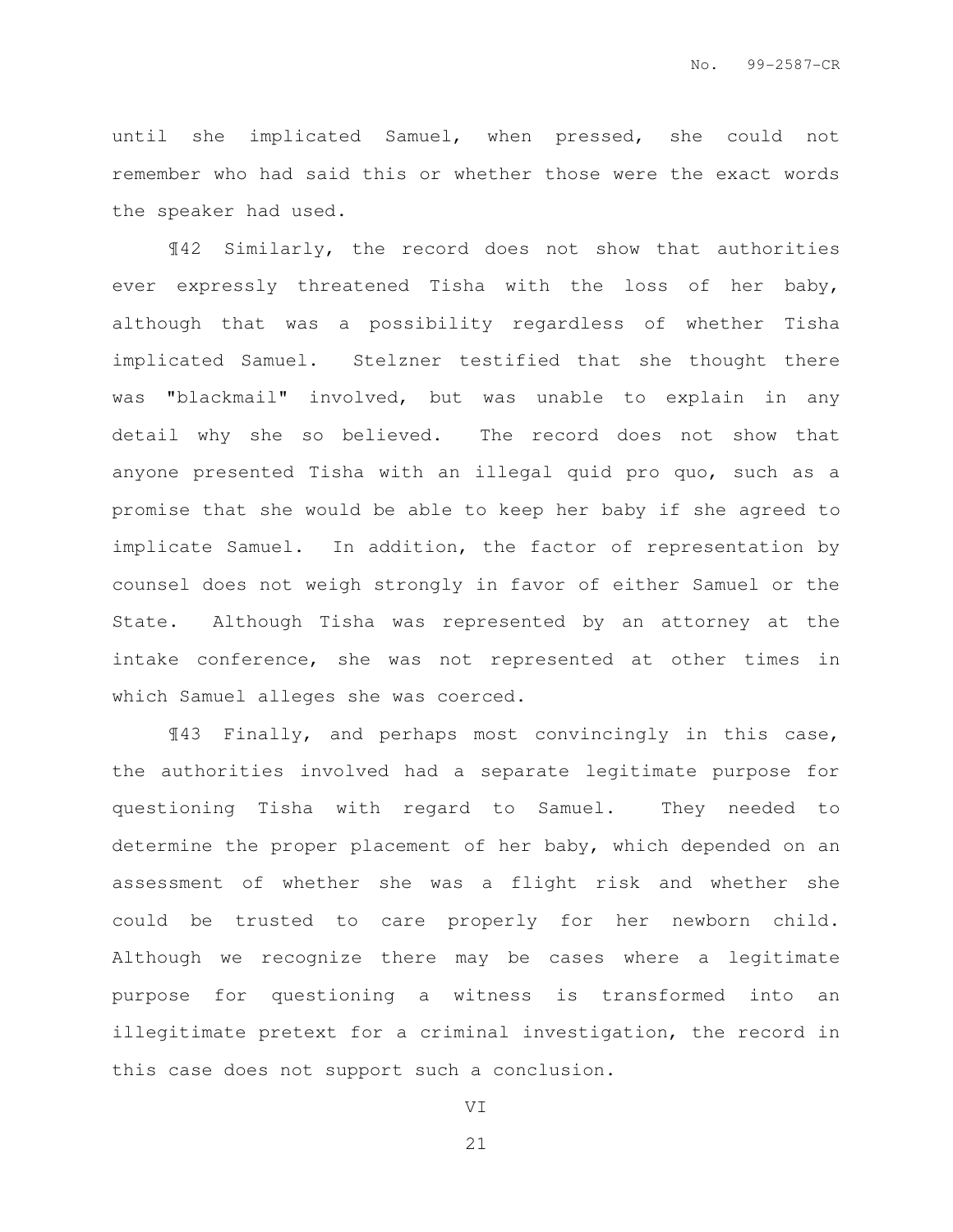¶44 In sum, the test for the suppression of witness statements is a Clappes-plus test. The court, in Clappes, applied a totality of the circumstances test when assessing whether a defendant's confession is voluntary. The Clappes test requires a court to look at both the defendant's response as well as the police misconduct, and to "balance the personal characteristics of the defendant against the pressures imposed upon him by the police in order to induce him to respond to the questioning." 136 Wis. 2d at 236.

¶45 Because the rights protected and the purposes served by suppression of a defendant's confession do not all apply when considering the suppression of a witness's statement, something more is needed before a witness's statement will be suppressed. That something more is the degree of police misconduct.

¶46 Thus, as in Clappes, a totality of circumstances test is applied when considering the suppression of a witness statement. The personal characteristics of a witness must be balanced against the conduct of the police in pressuring a witness in order to induce a response. However, we determine that when a defendant seeks to suppress witness statements as involuntary, the coercive police misconduct must be greater than that necessary under Clappes for the suppression of a defendant's confession: it must be egregious such that it produces statements that are unreliable as a matter of law.

¶47 In addition, we determine that where the defendant seeks to suppress witness statements, the parties must follow the procedure set forth in Velez. Finally, we conclude that on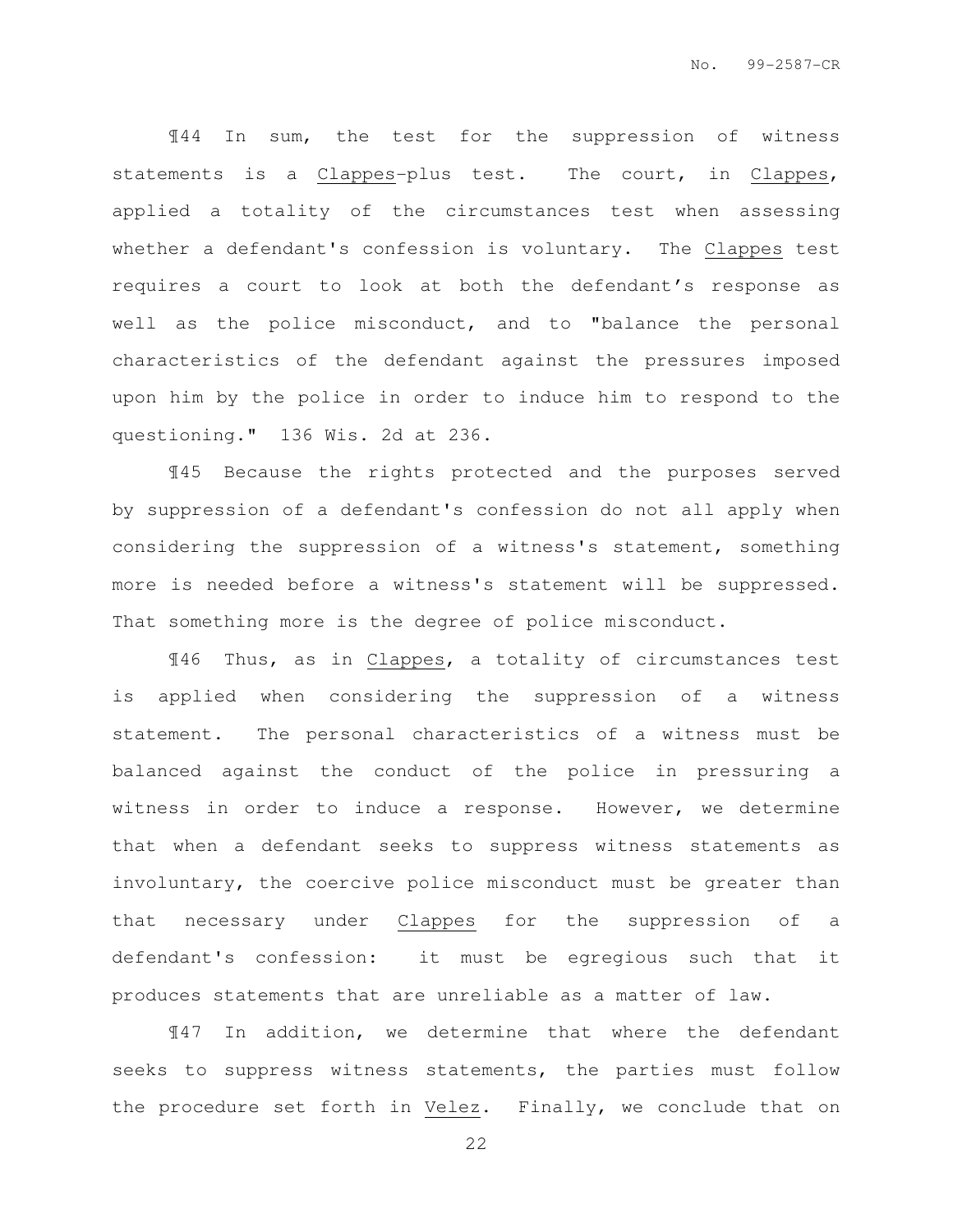the record before us, Tisha's statements were not derived from egregious police misconduct that would produce statements unreliable as a matter of law.<sup>7</sup> Accordingly, we reverse the court of appeals.

By the Court.—The decision of the court of appeals is reversed.

l.

 $7$  The court of appeals concluded that it was required to reverse Samuel's convictions for abduction and interference with custody because, if the circuit court were to determine on remand that Tisha's statements were inadmissible, the admission of the statements may have improperly undermined Tisha's credibility and tainted the jury's assessment of the evidence at trial. Because we conclude that Tisha's statements were properly before the jury, we need not address Samuel's argument that the admission of the statements improperly tainted his conviction on the abduction and interference with custody charges. For the same reason, we do not address the State's argument that the admission of Tisha's statements was harmless error with regard to those two charges.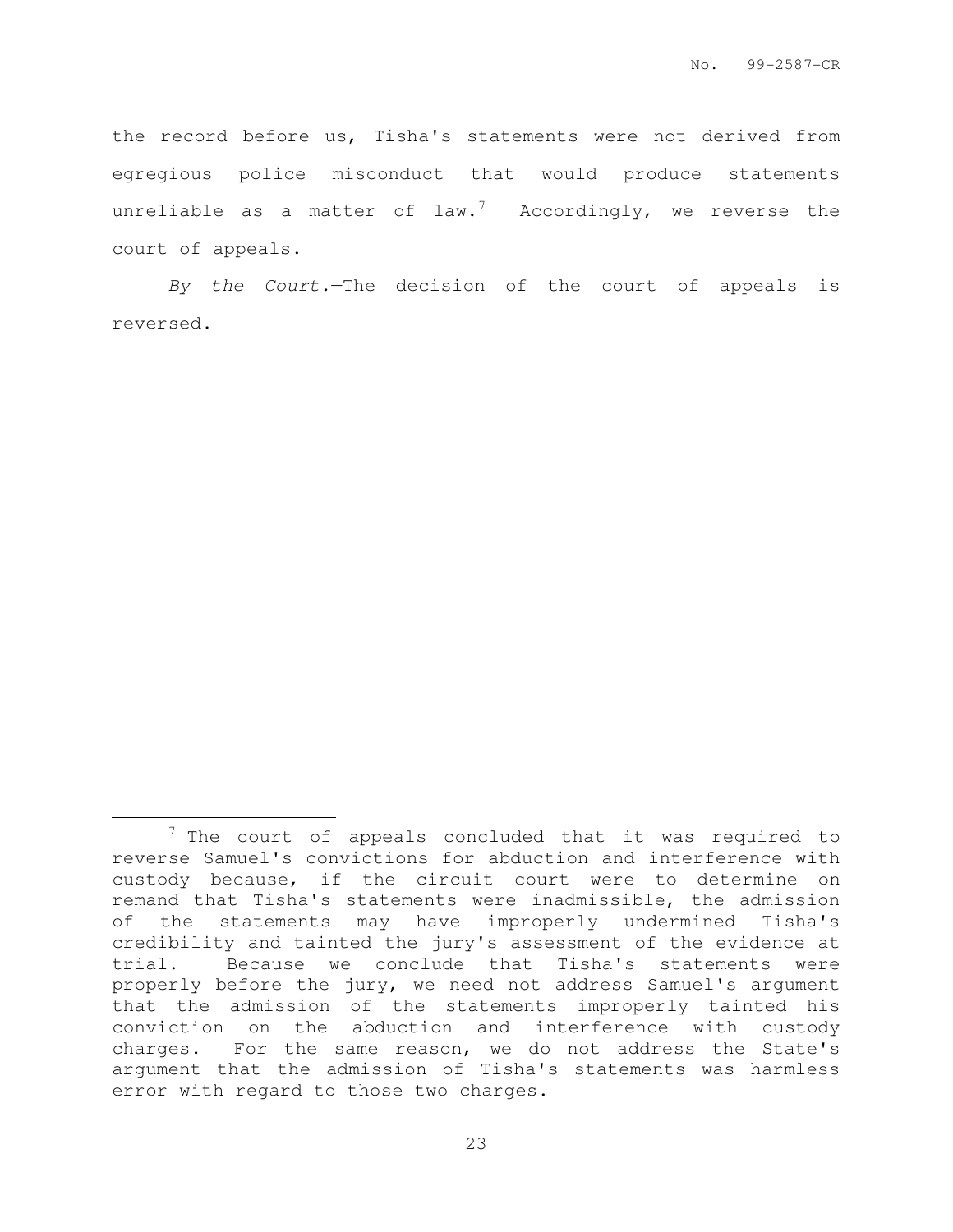¶48 WILLIAM A. BABLITCH, J. (dissenting). I agree with the majority's standard which requires the suppression of witnesses' statements when they are coerced through egregious police misconduct such that the statements are rendered unreliable as a matter of law, while considering the totality of the circumstances. Majority op. at ¶46.

¶49 However, it is impossible for me to reconcile the enunciated standard with the failure of the majority to remand given the totality of the circumstances present. This does not strike me as a close case at all. As a result, lower courts will ask, with some degree of confusion, if these facts do not do it, what does?

¶50 I conclude that this case should, at the very least, be remanded. The record raises serious questions as to the interrogation methods employed during the intake conference and immediately thereafter. A determination on whether the police conduct was egregious involves matters of credibility that only a circuit judge can determine at an evidentiary hearing. Further, the circuit court must examine the totality of the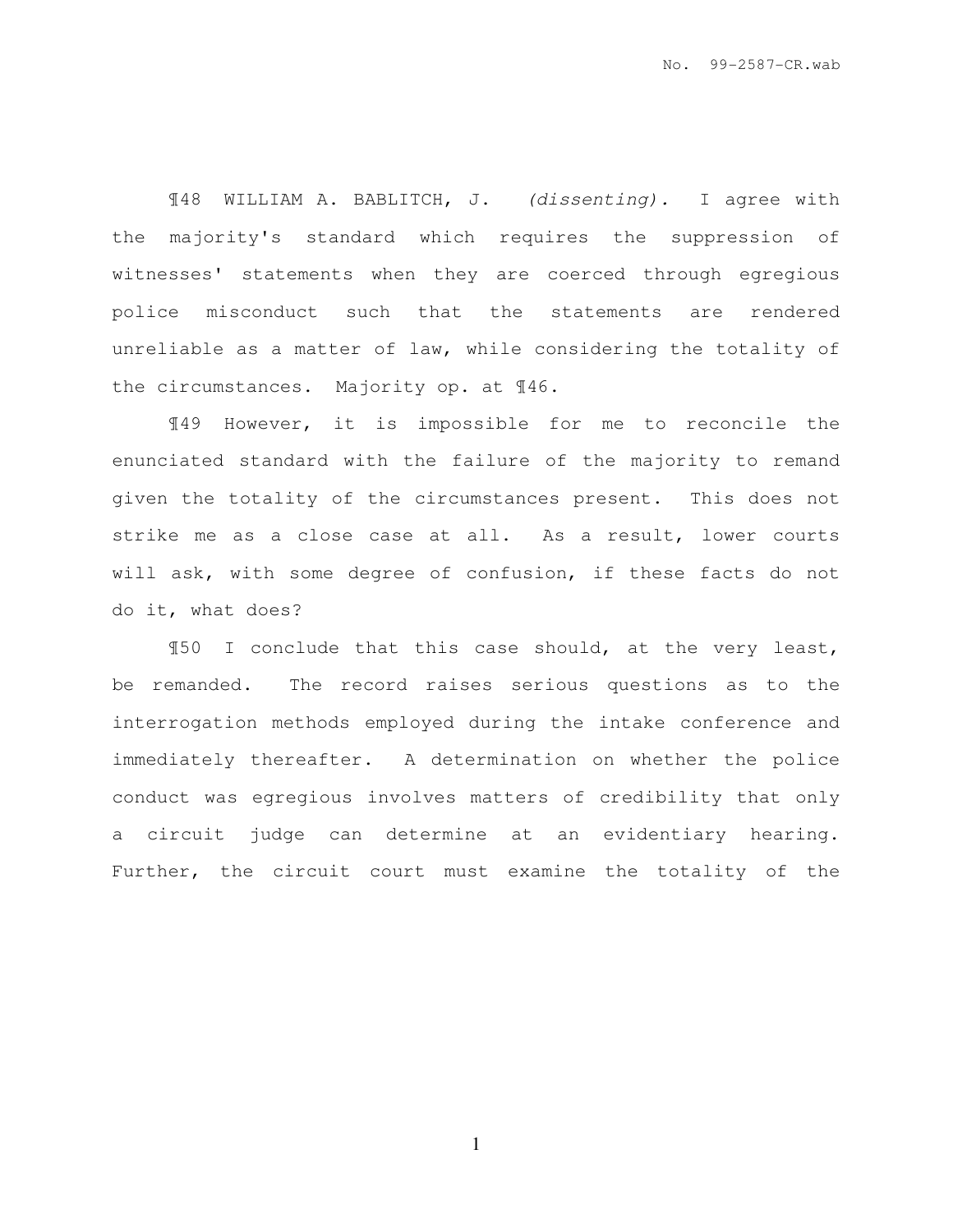circumstances when making its determination. Accordingly, I respectfully dissent to the mandate of the majority opinion.<sup>8</sup>

¶51 The following sequence of events is telling. On March 10, 1997, Tisha's baby is born. On March 12, 1997, the baby is taken from Tisha and placed in a foster home after Tisha repeatedly refuses to "cooperate" with the police. The next day, Tisha "cooperates" with the police by answering questions that implicate Samuel with respect to her sexual relationship with Samuel. Tisha's baby is returned to her on March 14, 1997.

¶52 No one denies that Tisha was told she must cooperate with the police. But cooperate how? Was it reasonable for Tisha to believe that she had to implicate Samuel or lose her baby forever? The circuit court never reached this determination. The circuit court merely determined that Samuel had no standing to raise an objection to the admission of Tisha's statement. At the very least, this case should go back for an evidentiary hearing following the procedural standards adopted by the majority from State v. Velez, 224 Wis. 2d 1, 589 N.W.2d 9 (1999). See majority op. at ¶¶33-39.

¶53 There is more in this record, none of which has been challenged, to support my view that Samuel has met his burden in producing evidence to show egregious conduct sufficient to force

l.

 $8$  This dissent did not "overlook," as stated in the majority opinion's response to the dissent, that the circuit court has "already opined that the statements were not the product of police coercion." Majority op. at ¶41 n. 6. The circuit court issued that opinion without the benefit of the new standard enunciated in the majority opinion. The circuit court could hardly apply a standard that was not even in existence at the time it so opined.